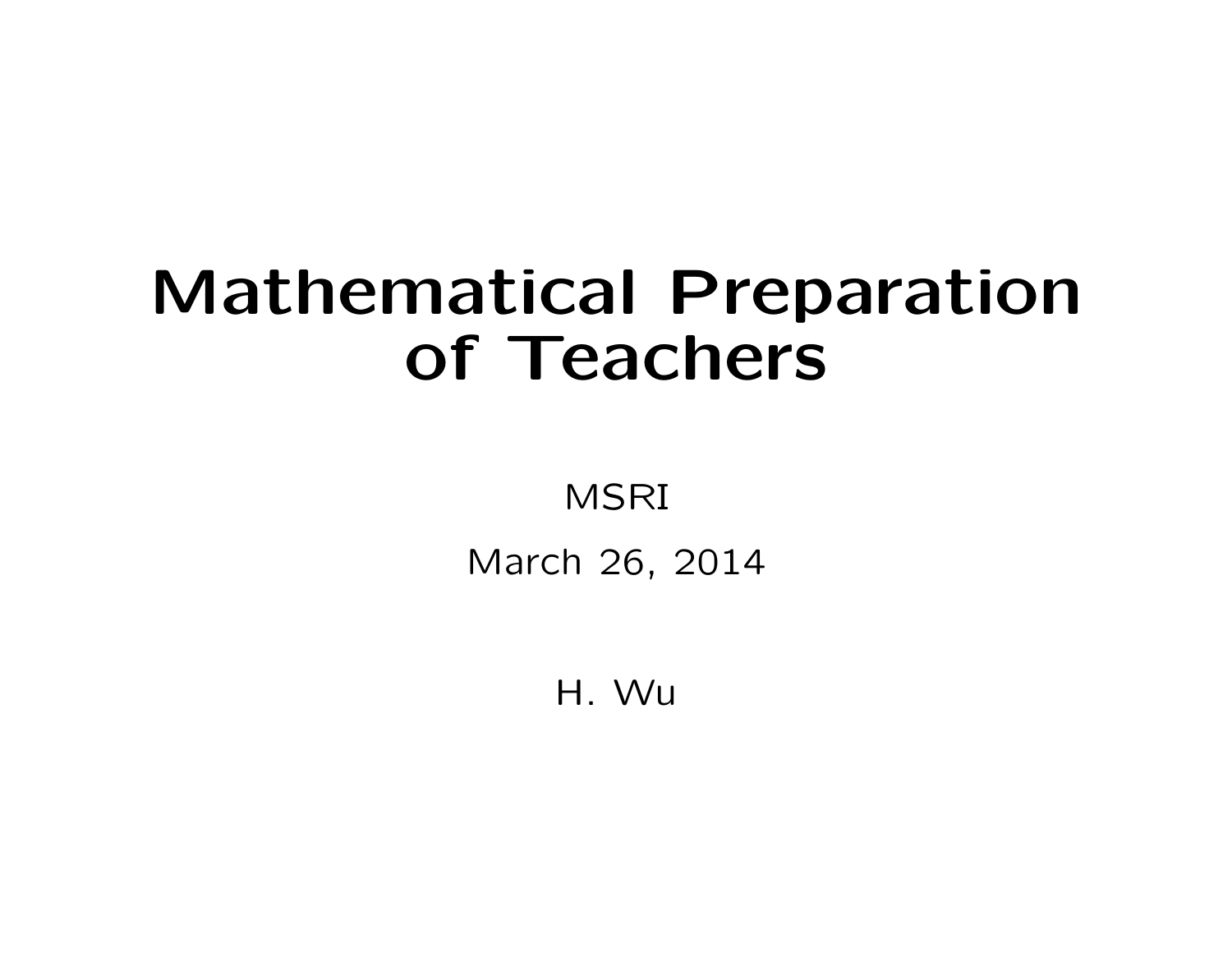An ad by IBM in London's Heathrow Airport (March 2008):

Stop selling what you have.

Start selling what they need.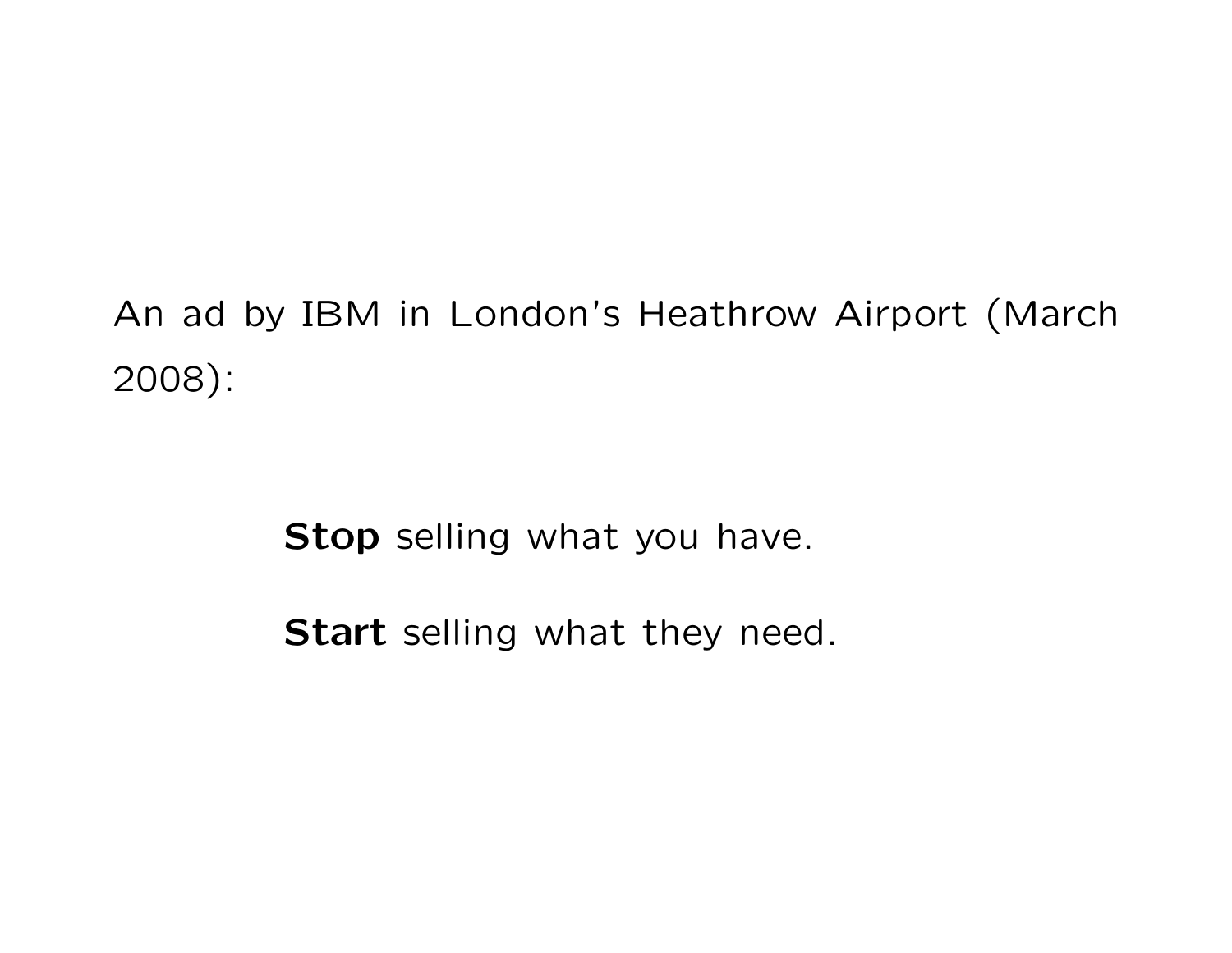For the mathematical preparation of teachers:

Our universities have been too busy selling what they have.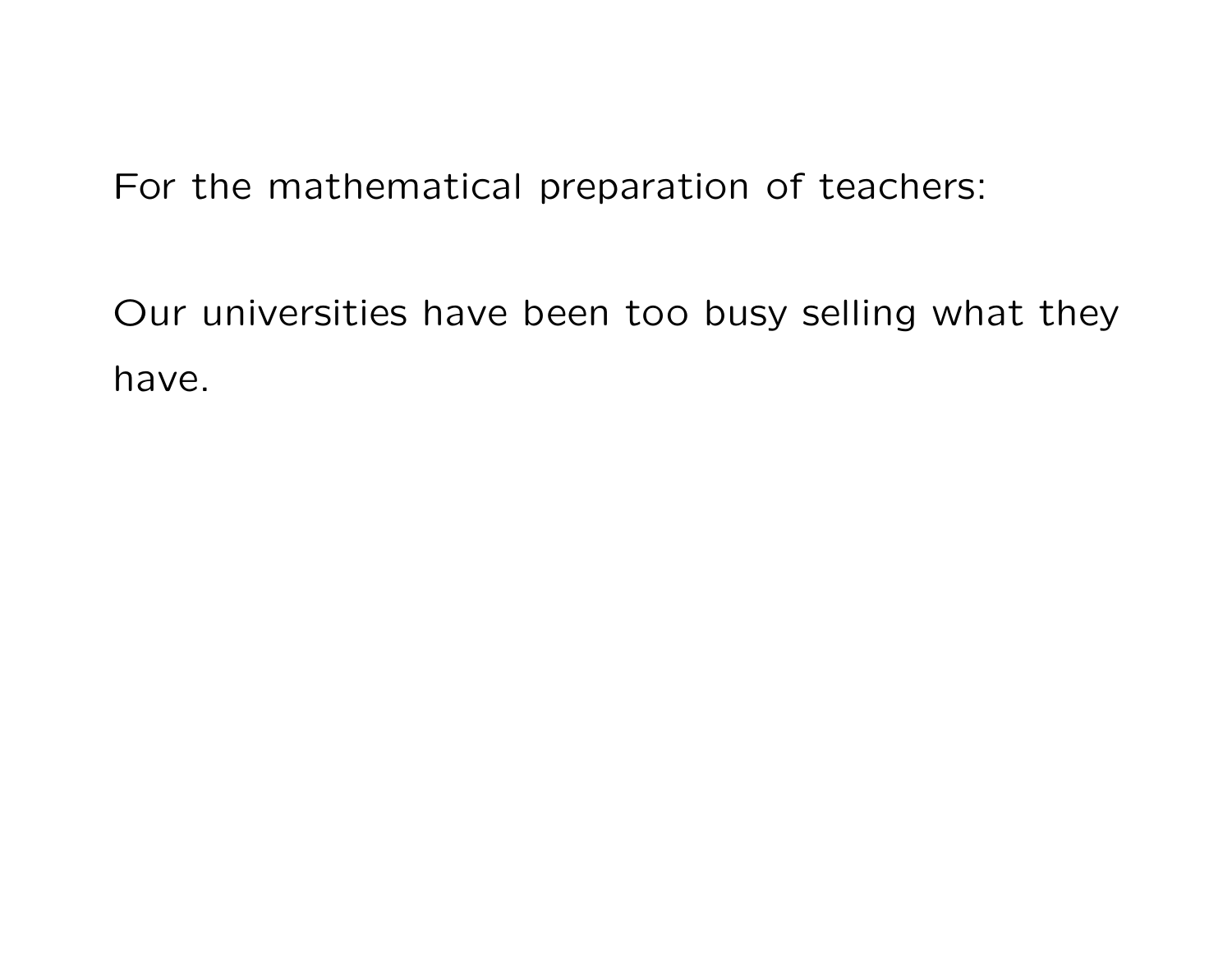For the mathematical preparation of teachers:

Our universities have been too busy selling what they have.

They don't think about what pre-service teachers need.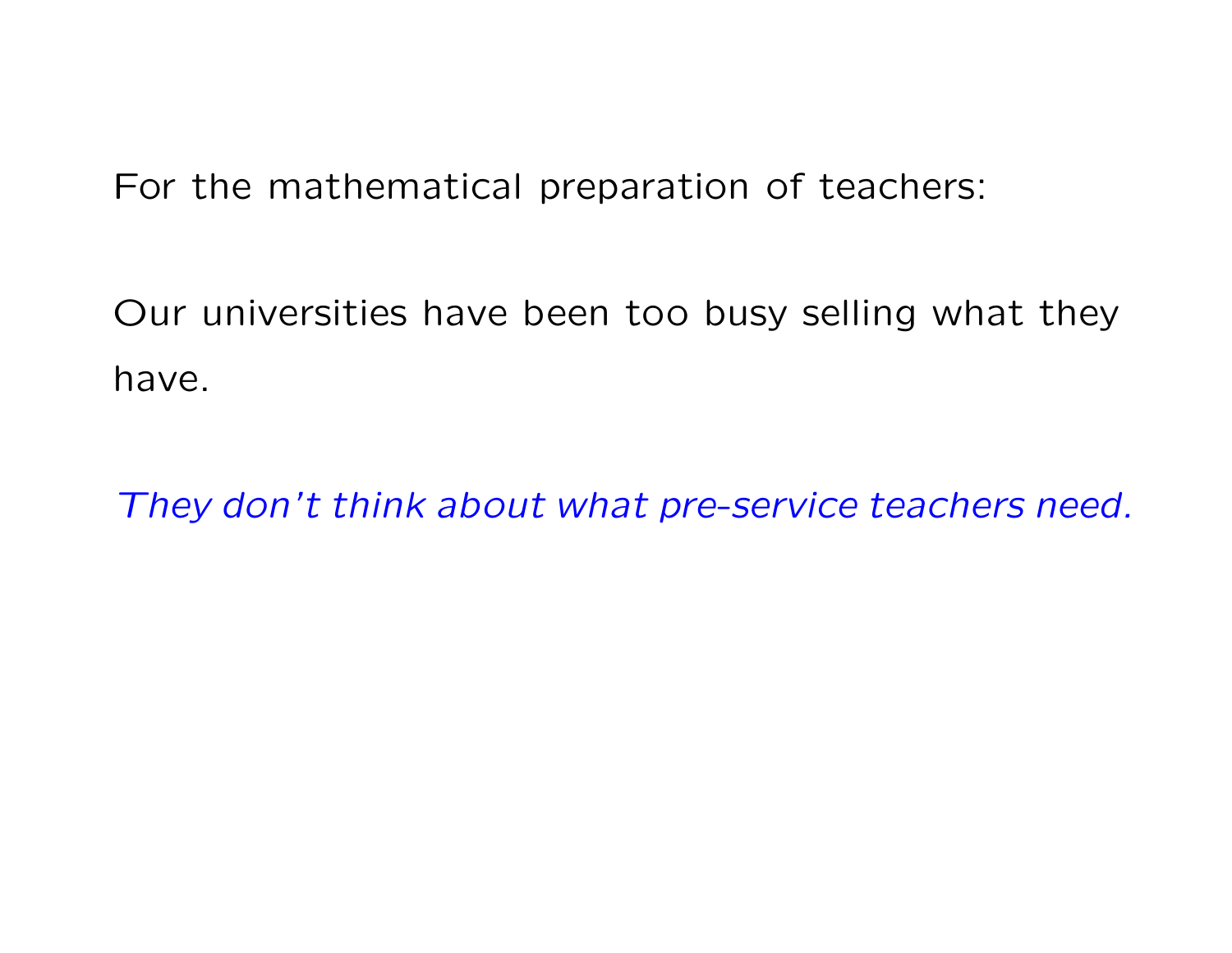What do they need?

Pedagogical knowledge, definitely.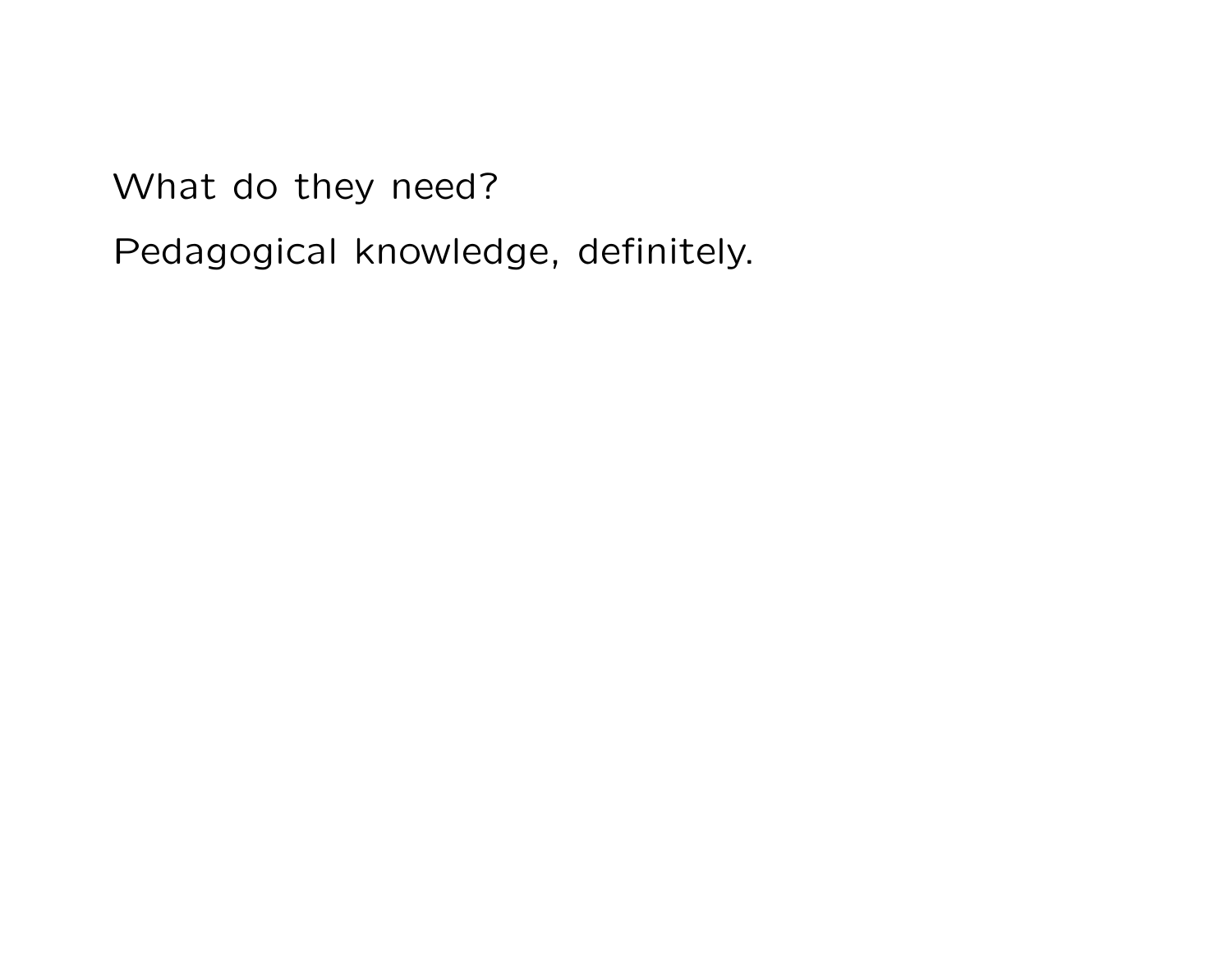What do they need?

Pedagogical knowledge, definitely.

But above all, a correct version of the mathematics they have to teach.

They know what they learned in K–12 didn't make any sense. They want to do better when they begin teaching.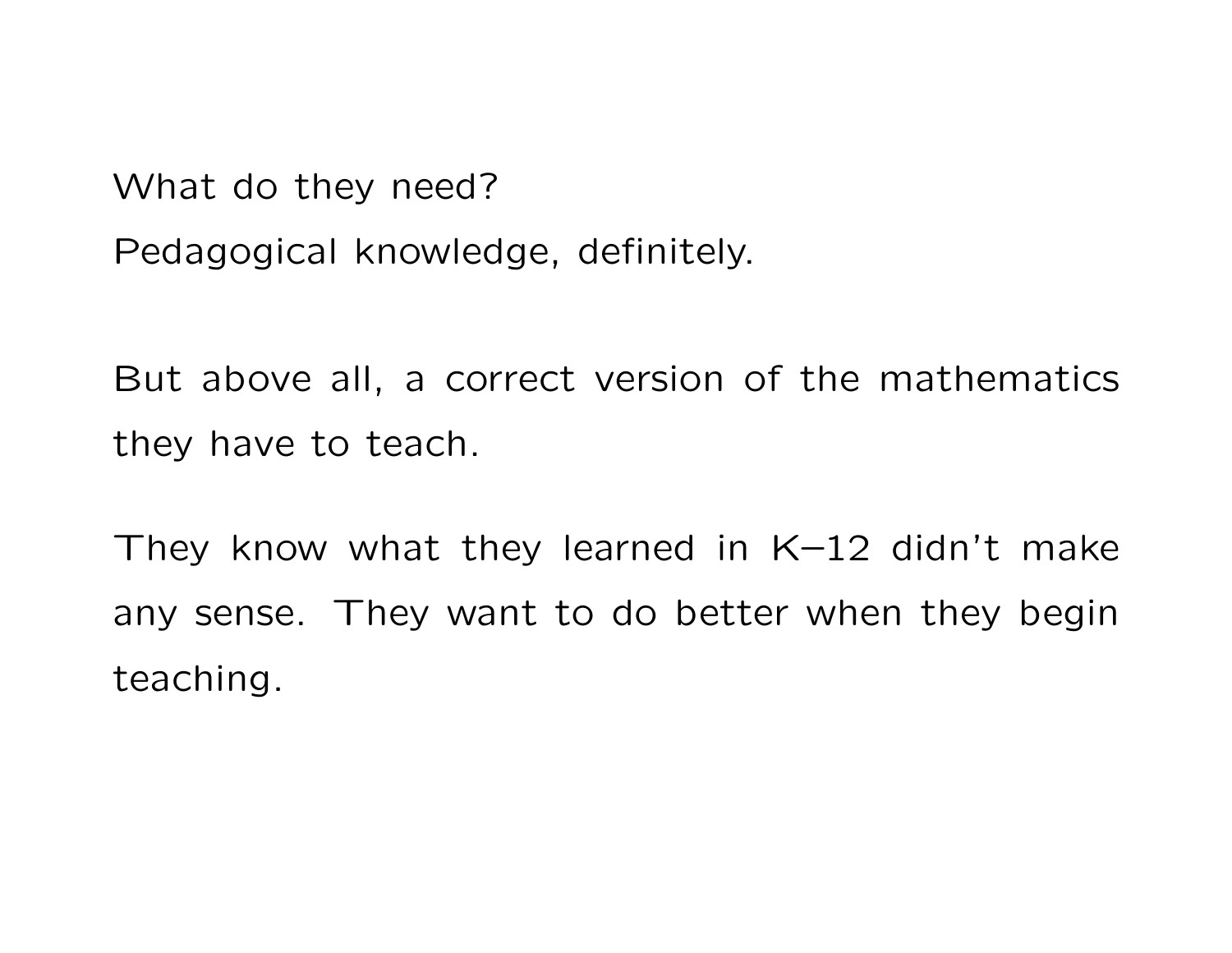What do they need?

Pedagogical knowledge, definitely.

But above all, a correct version of the mathematics they have to teach.

They know what they learned in K–12 didn't make any sense. They want to do better when they begin teaching.

We have let them down.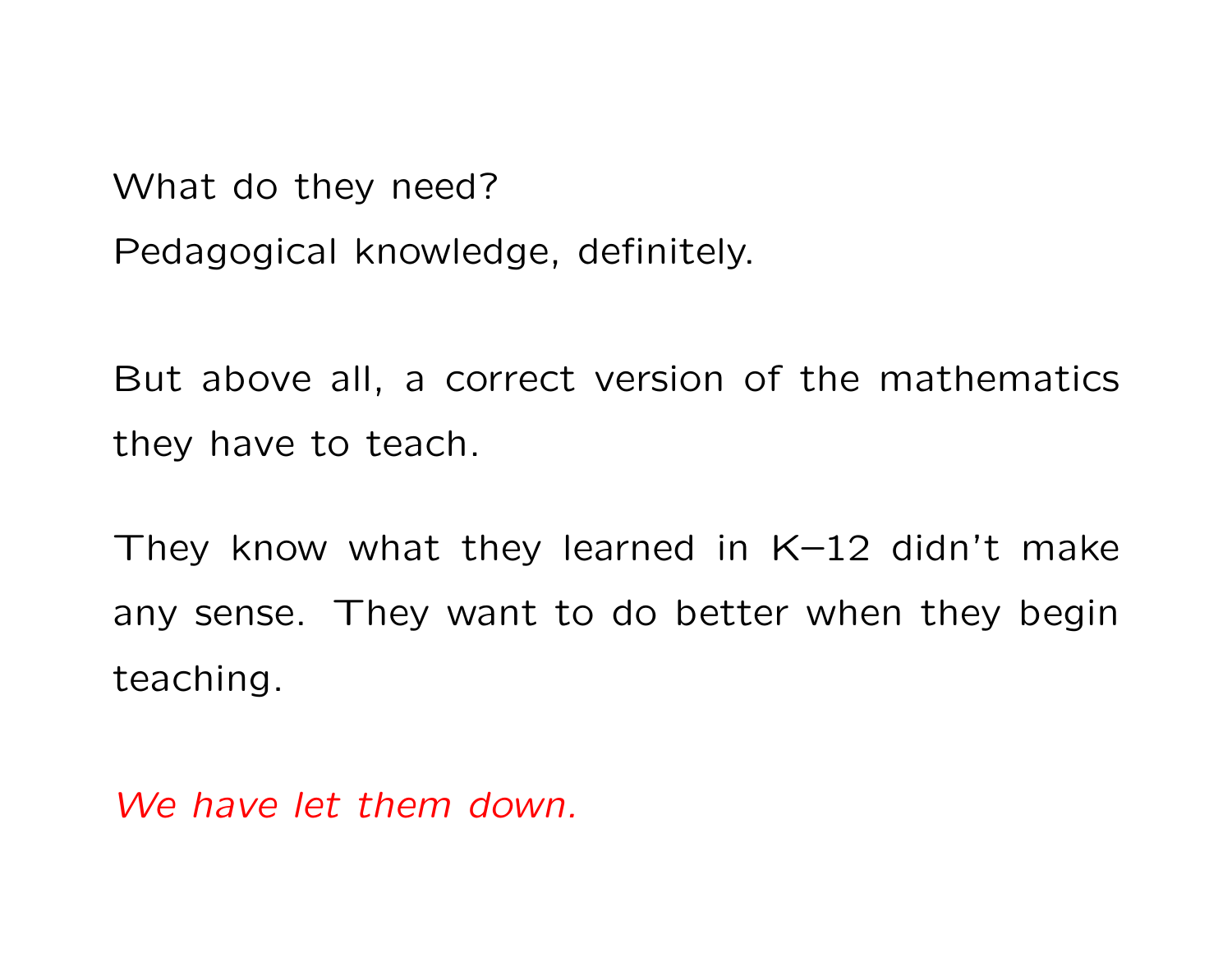The mathematics that has been taught in schools for more or less the past four decades is what we call TSM, Textbook School Mathematics.

TSM is what school textbooks have in common overall: almost no definitions, fragmented presentation of sound bites, blurring the line between a proof and a heuristic argument, and lack of precision.

In other words, not learnable.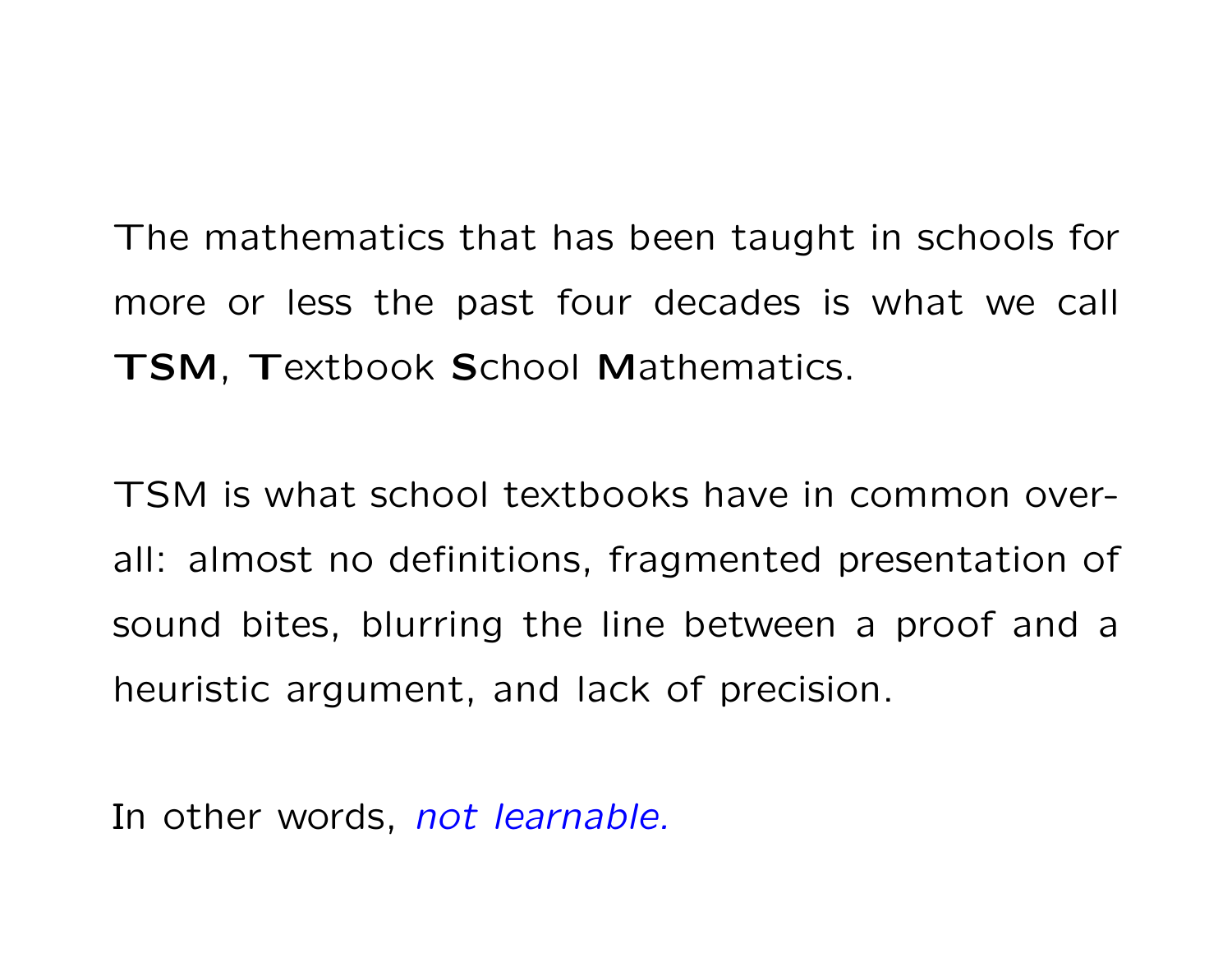Consequences of TSM:

**1.** (2011 TIMSS, 8th grade) 
$$
\frac{1}{3} - \frac{1}{4} = ?
$$

32% of U.S. students chose 
$$
\frac{1-1}{4-3}
$$
.  
26% chose  $\frac{1}{4-3}$ .

30% got it right. (Taipei: 82%. Finland: 16%.)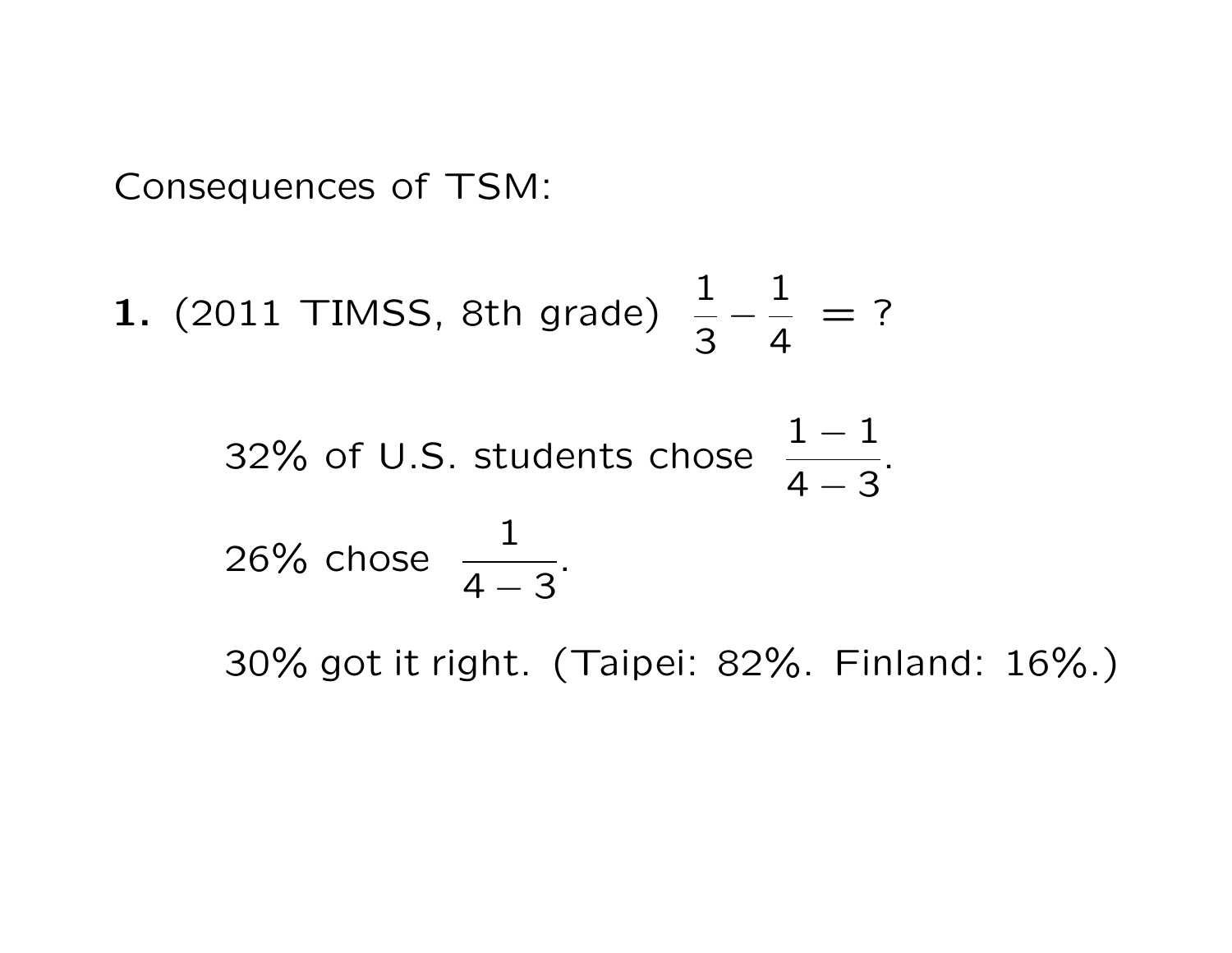Consequences of TSM:

**1.** (2011 TIMSS, 8th grade) 
$$
\frac{1}{3} - \frac{1}{4} = ?
$$

32% of U.S. students chose 
$$
\frac{1-1}{4-3}
$$
.  
26% chose  $\frac{1}{4-3}$ .

30% got it right. (Taipei: 82%. Finland: 16%.)

(Do they try to make sense of anything at all?)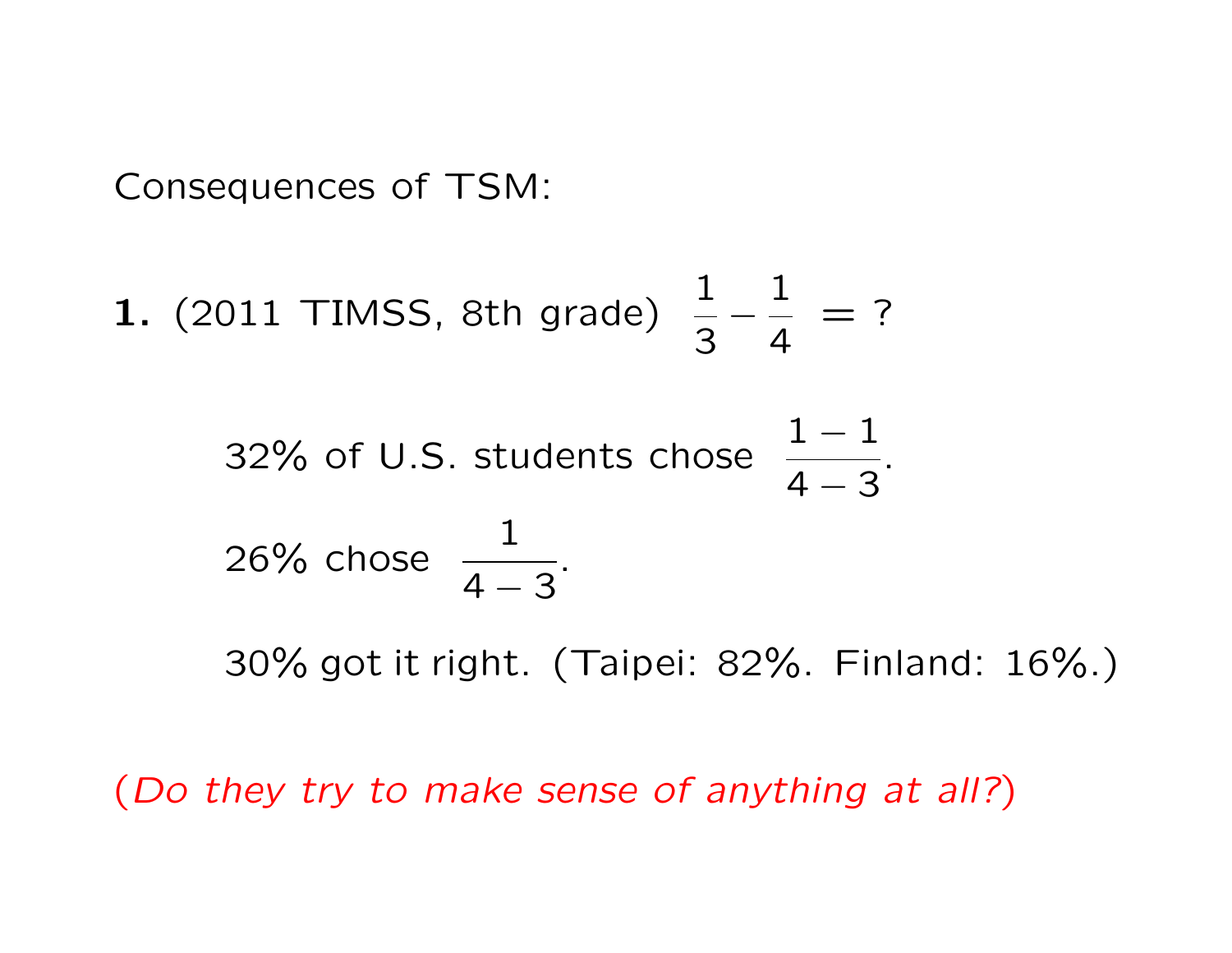## 2. Many (most?) high school students believe that  $-7$ −3 = 7 3 because:

they are told that neg  $\times$  neg  $=$  pos, therefore it is reasonable that  $neg \div neg = pos$ .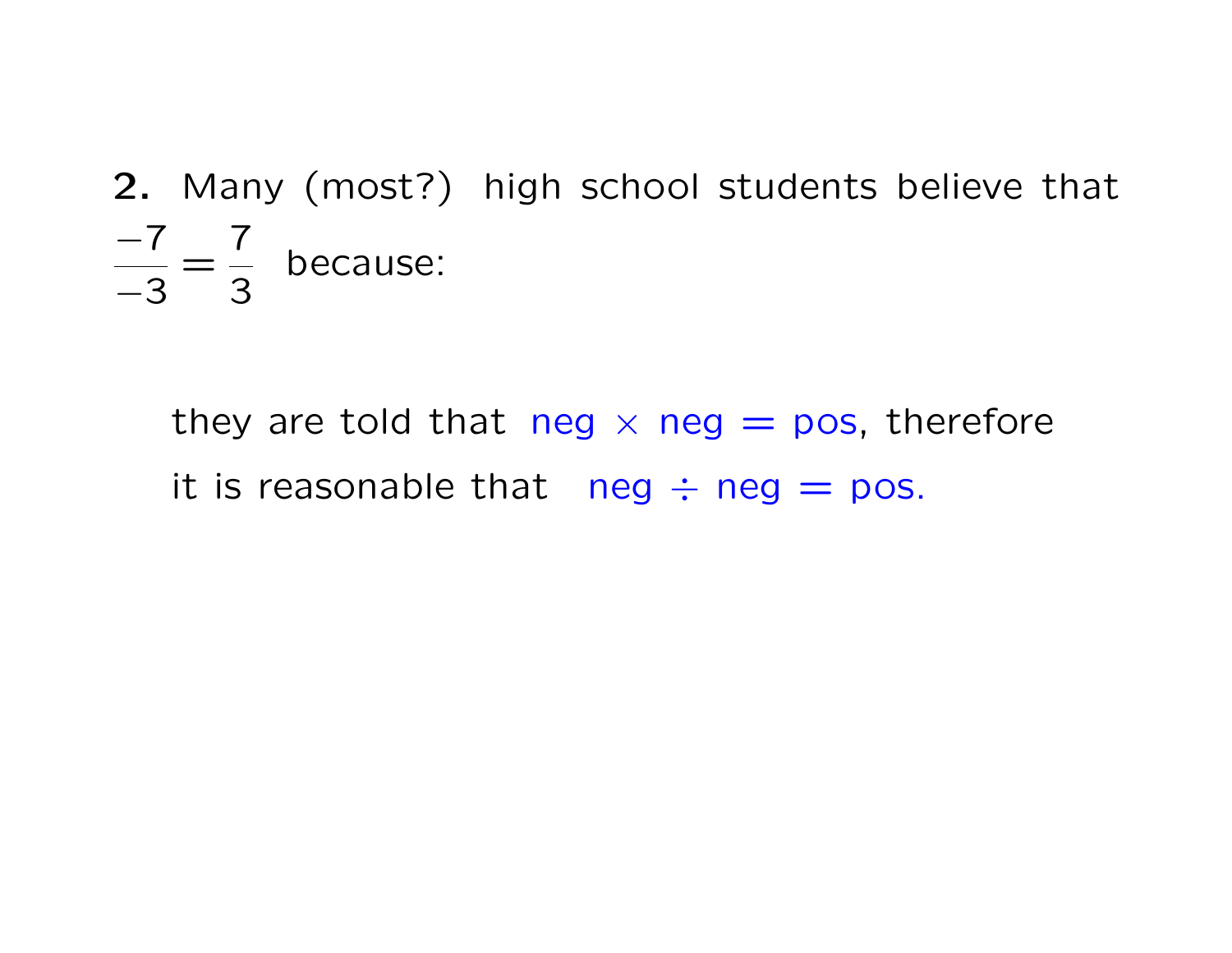## 2. Many (most?) high school students believe that  $-7$ −3 = 7 3 because:

they are told that neg  $\times$  neg  $=$  pos, therefore it is reasonable that neg  $\div$  neg  $=$  pos.

(Do they try to reason abstractly?)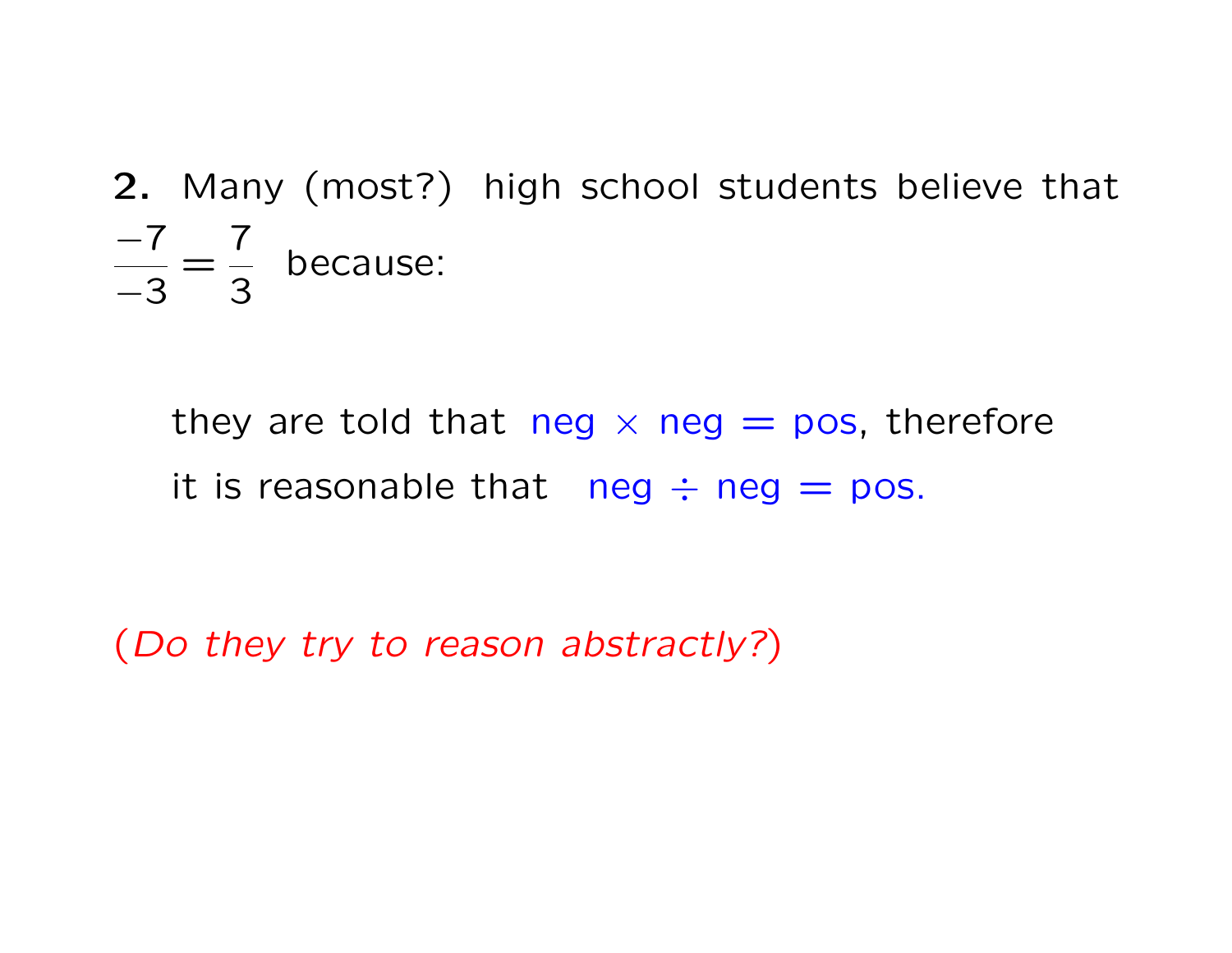3. (Division of fractions) Students are taught  $32 \div$  $5 = 6$   $R$  2, therefore  $5 \div \frac{3}{4} = 6$   $R$   $\frac{1}{2}$  $\overline{2}$ ;<br>;



They guess that  $\frac{1}{2} = \frac{2}{3} \times \frac{3}{4}$ . Therefore  $5 \div \frac{3}{4} = 6\frac{2}{3}$ .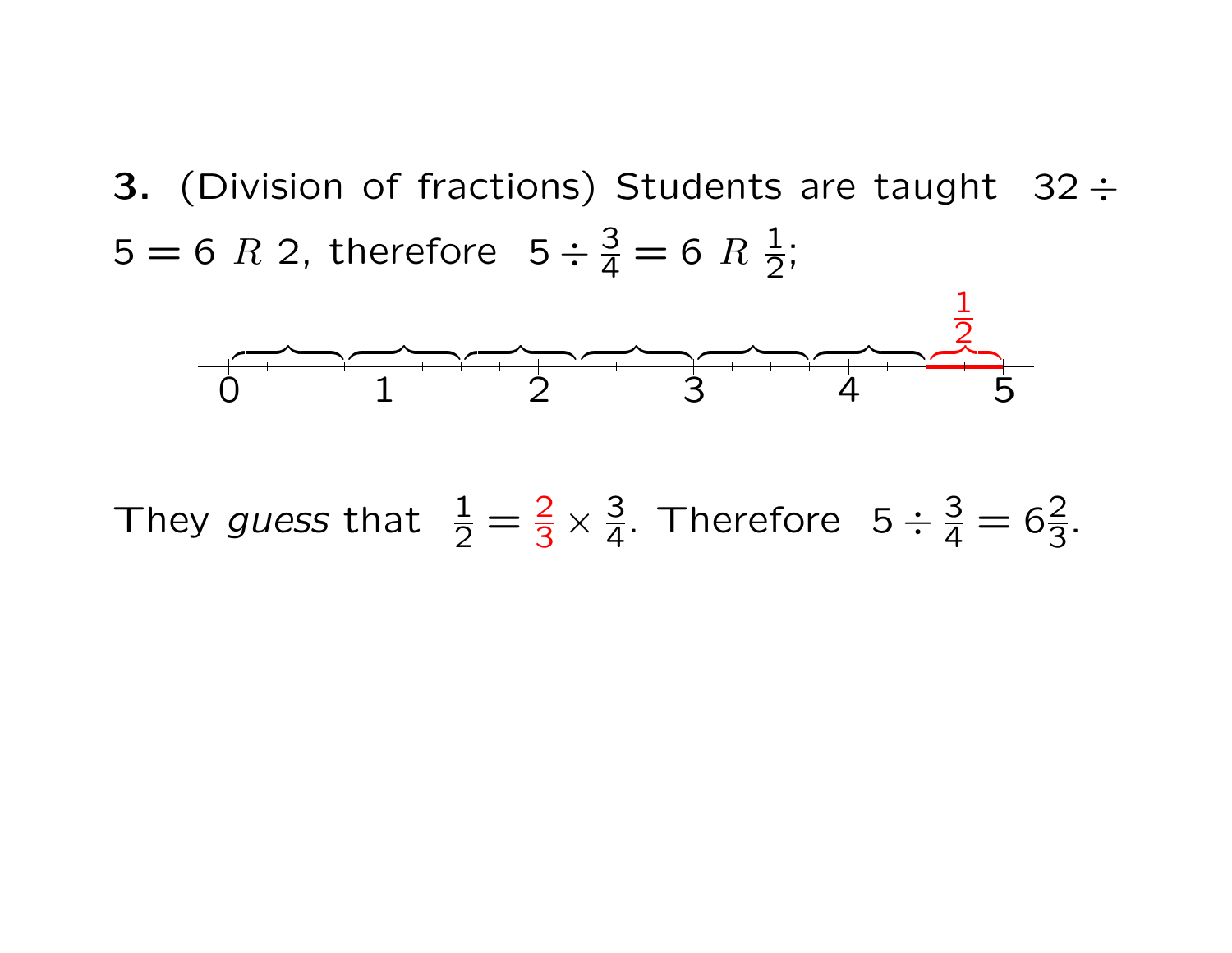3. (Division of fractions) Students are taught  $32 \div$  $5 = 6$   $R$  2, therefore  $5 \div \frac{3}{4} = 6$   $R$   $\frac{1}{2}$  $\overline{2}$ ;<br>;



They guess that  $\frac{1}{2} = \frac{2}{3} \times \frac{3}{4}$ . Therefore  $5 \div \frac{3}{4} = 6\frac{2}{3}$ .

(What to do for the division  $\frac{2}{11} \div \frac{81}{29}$ ? How can they critique this reasoning?)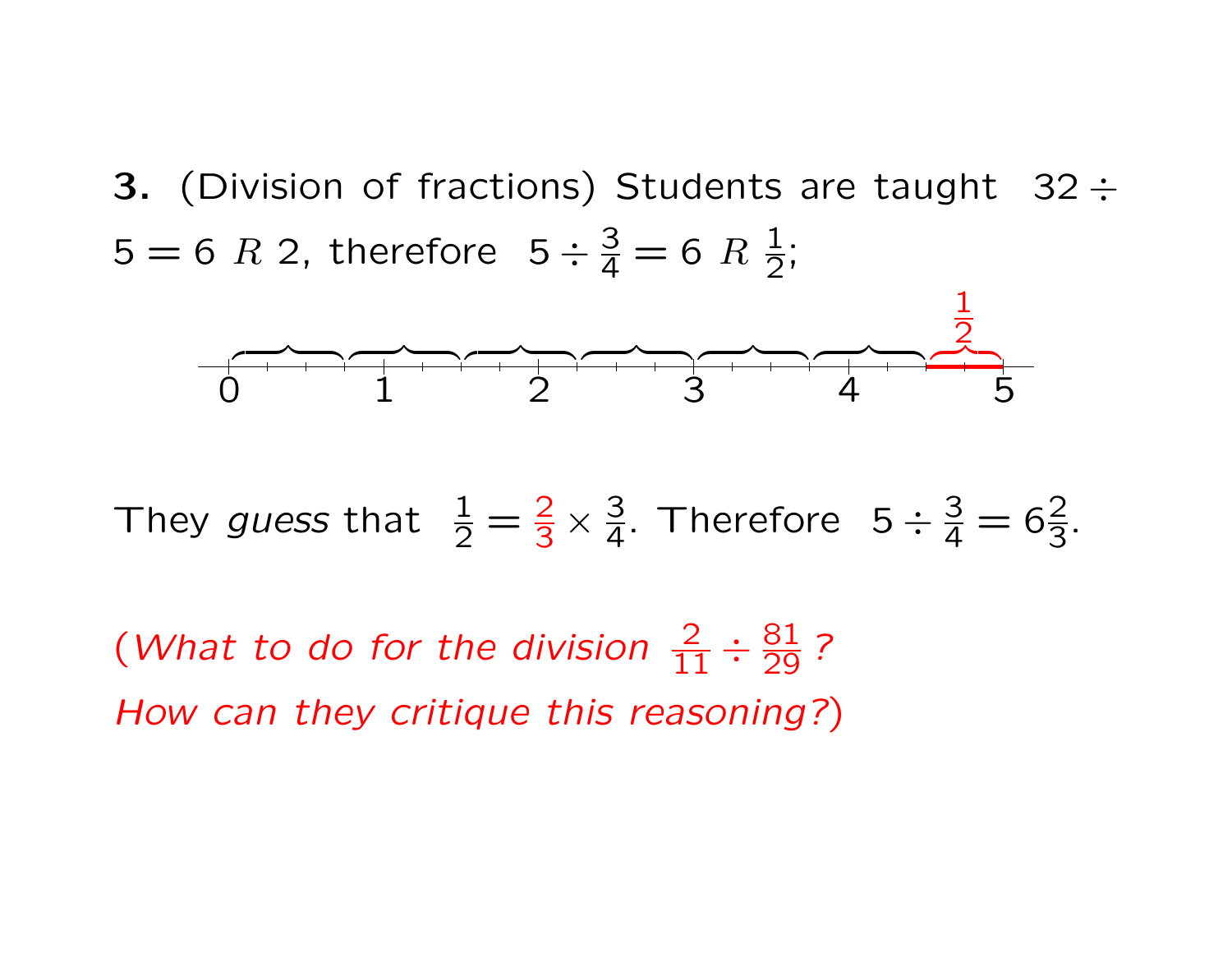4. The following table gives the

number of miles Helena runs in minutes:

| min              | mi            |
|------------------|---------------|
| 1 <sub>(</sub> ) |               |
| 20               | $\mathcal{L}$ |
| 30               | ้≺ี           |

How many miles does she run in 25 min?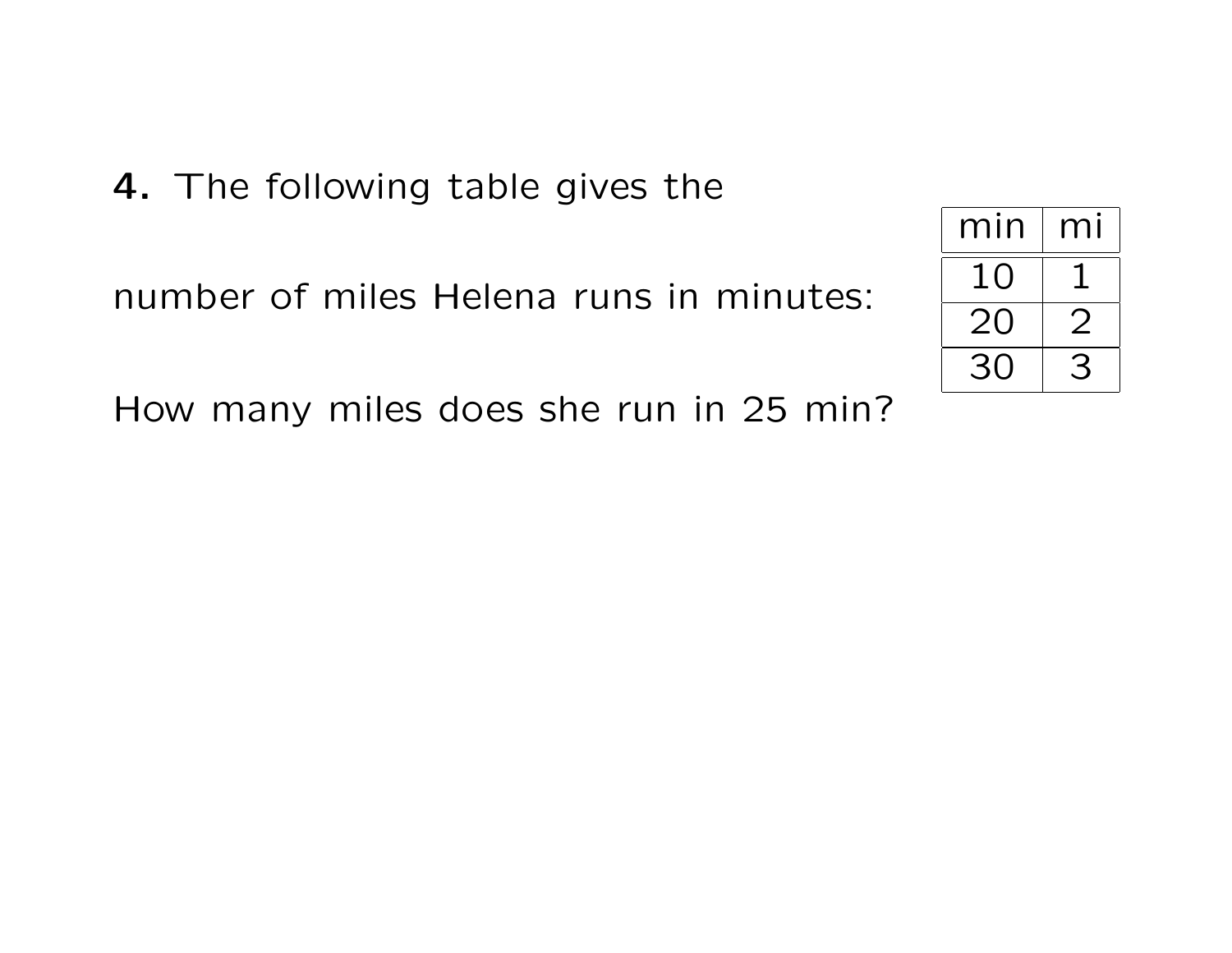4. The following table gives the

number of miles Helena runs in minutes:

| min | mı |
|-----|----|
| 10  |    |
| 20  |    |
| 30  | ∹≺ |

How many miles does she run in 25 min?

Students learn to model the data by proportional reasoning. The *unit rate* is  $\frac{1}{10}$  mi/min. So in 25 minutes she runs  $25 \times \frac{1}{10} = 2\frac{1}{2}$  miles.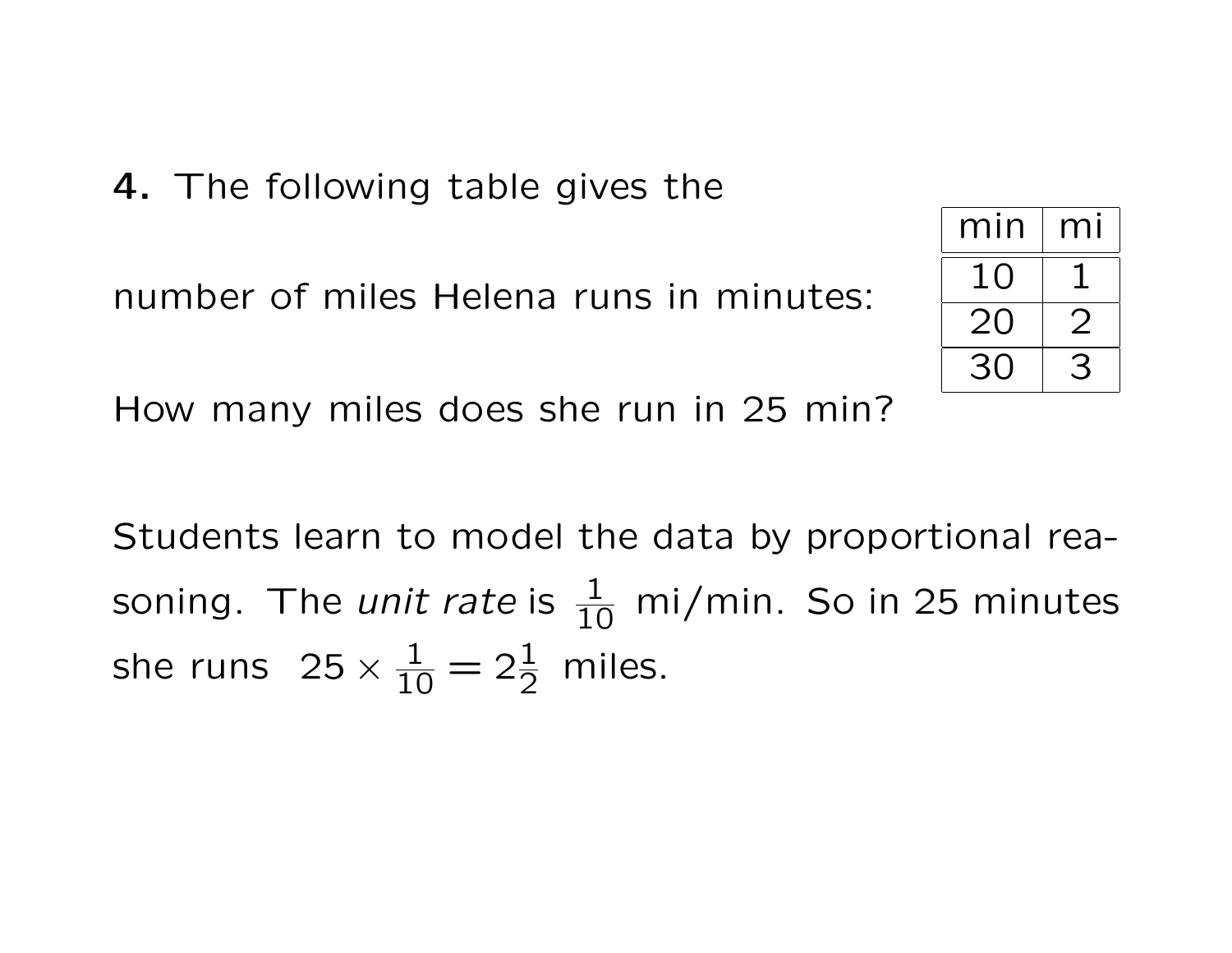But it turns out that this is an Olympic 400 meter specialist training for a meet. Every 10 minutes, she runs  $\frac{1}{2}$  mile in 2 minutes and walks the next  $\frac{1}{2}$  mile in 8 minutes. So in 25 minutes, she covers about 2.7 miles.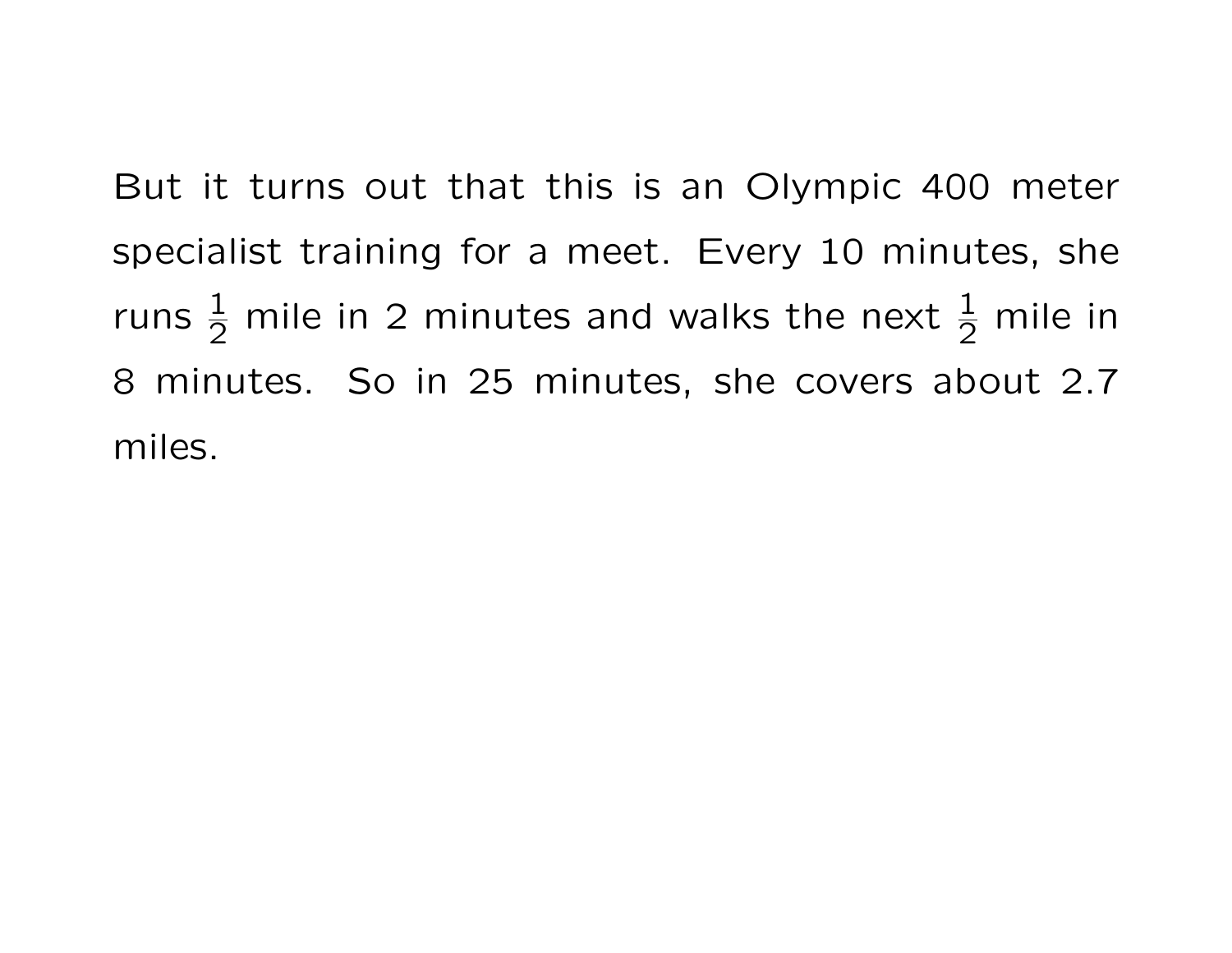But it turns out that this is an Olympic 400 meter specialist training for a meet. Every 10 minutes, she runs  $\frac{1}{2}$  mile in 2 minutes and walks the next  $\frac{1}{2}$  mile in 8 minutes. So in 25 minutes, she covers about 2.7 miles.

(Why can't proportional reasoning be used to model this situation?)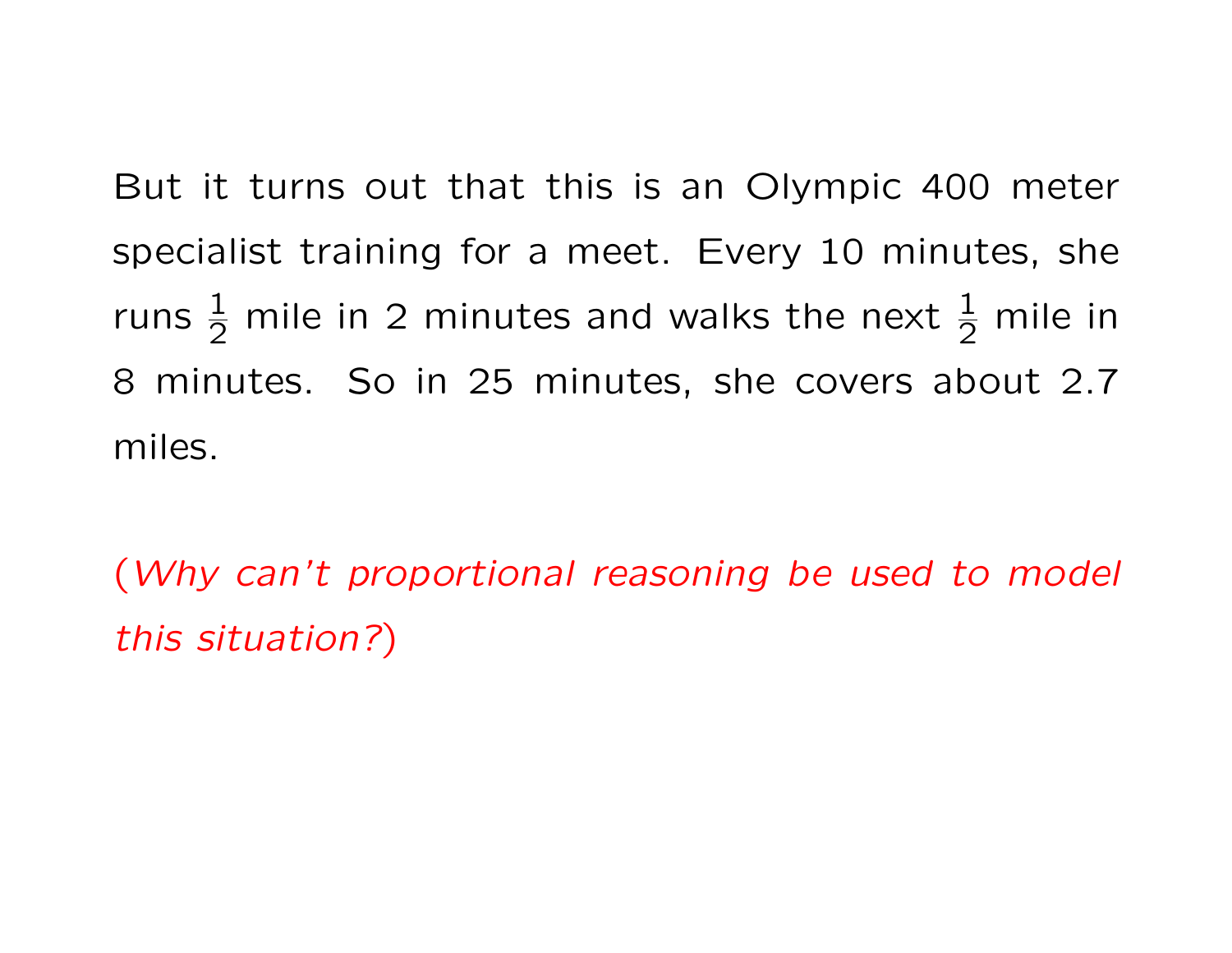5. Students are convinced that for all positive  $a, b, c$ 

$$
\sqrt{a}\sqrt{b} = \sqrt{ab},
$$

because, on the calculator,

$$
\sqrt{5}\sqrt{7} = \sqrt{35} = 5.9160797831,
$$
  
\n $\sqrt{3}\sqrt{6} = \sqrt{18} = 4.24264068712, etc.$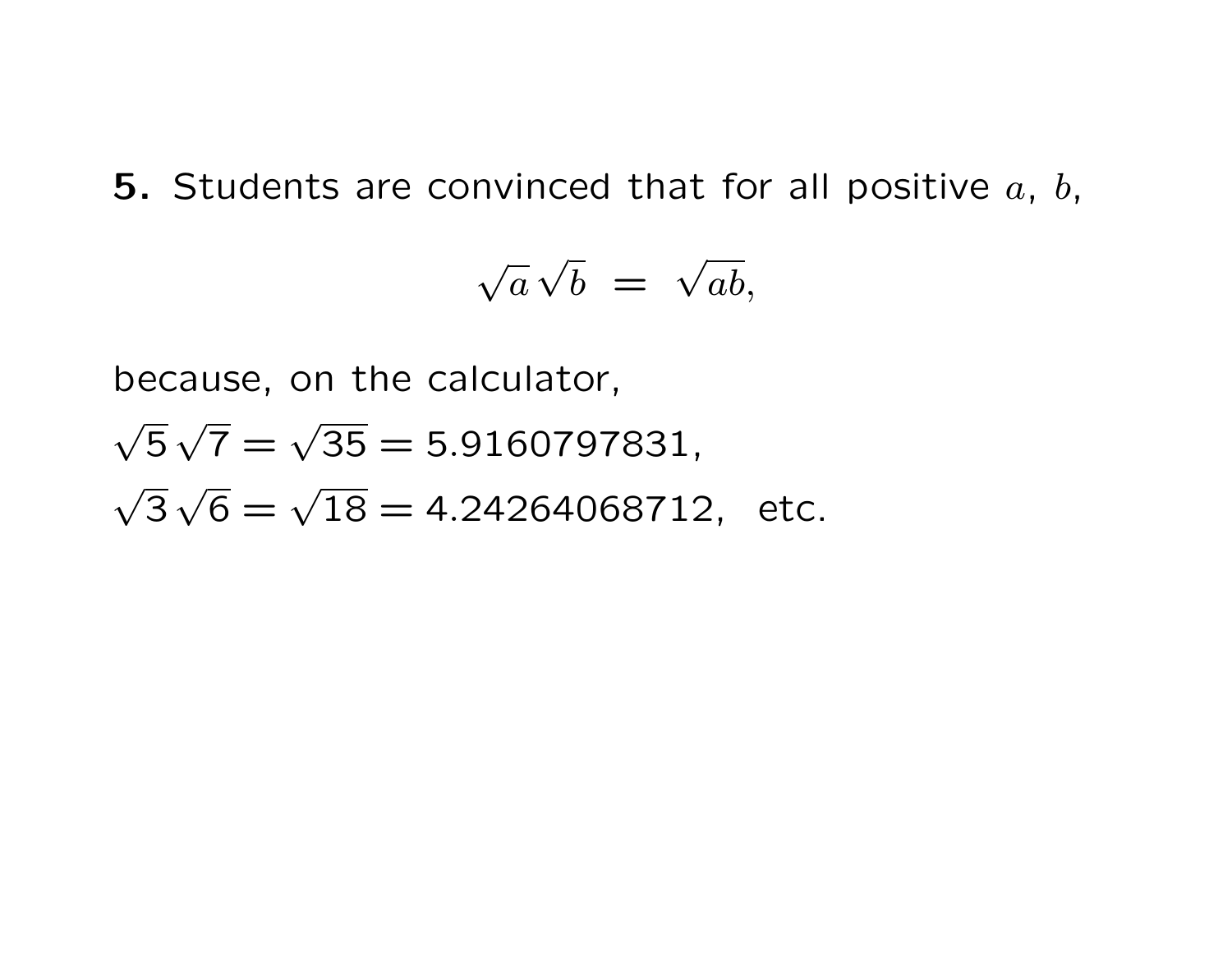5. Students are convinced that for all positive  $a, b, c$ 

$$
\sqrt{a}\sqrt{b} = \sqrt{ab},
$$

because, on the calculator,

$$
\sqrt{5}\sqrt{7} = \sqrt{35} = 5.9160797831,
$$
  
\n $\sqrt{3}\sqrt{6} = \sqrt{18} = 4.24264068712, etc.$ 

(Isn't this a strategic use of the calculator?)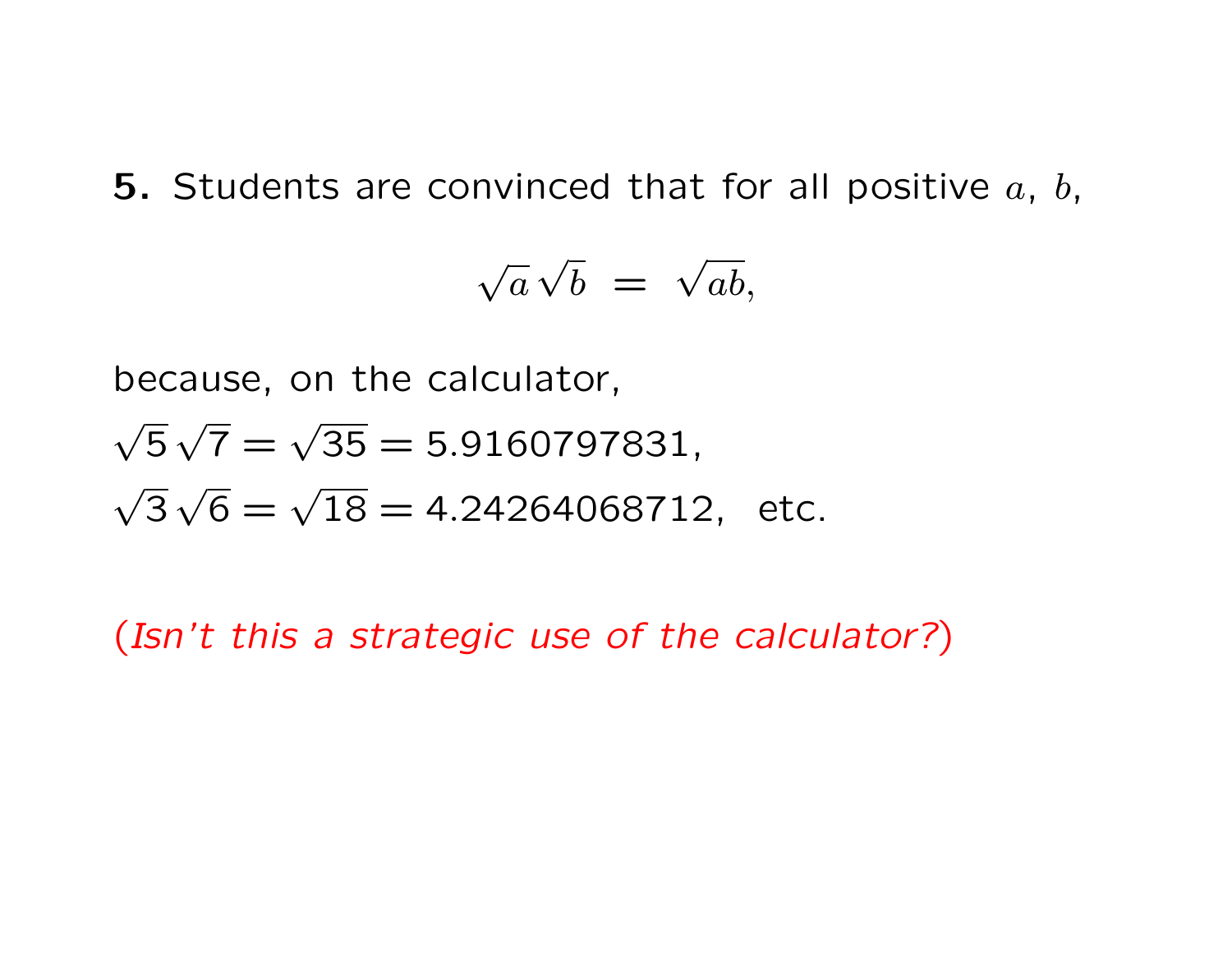**6.** Because *similar* means same shape but not necessarily the same size, students believe that the following curves are not similar.

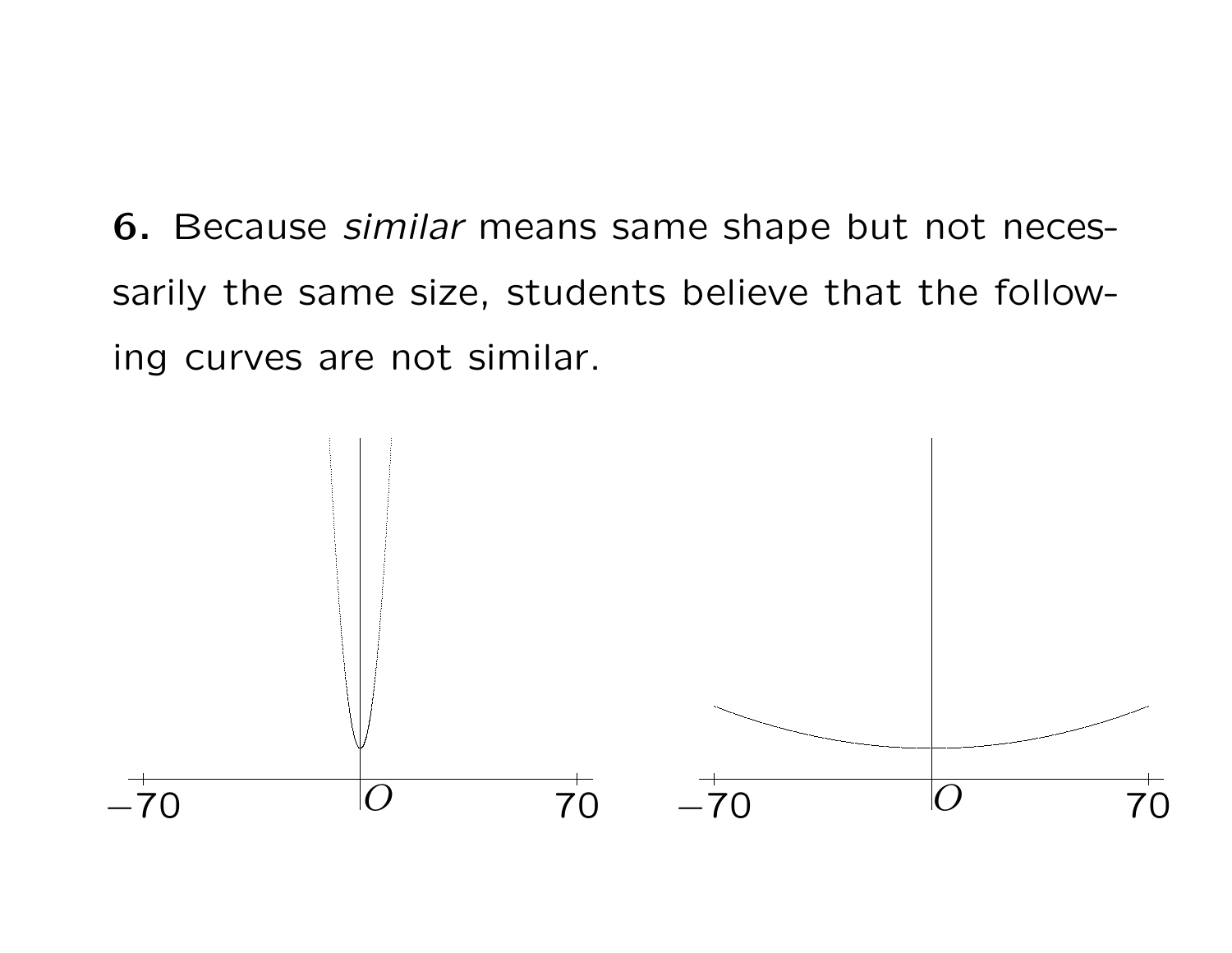They also believe that the left curve above is similar to the following curve:

-70 70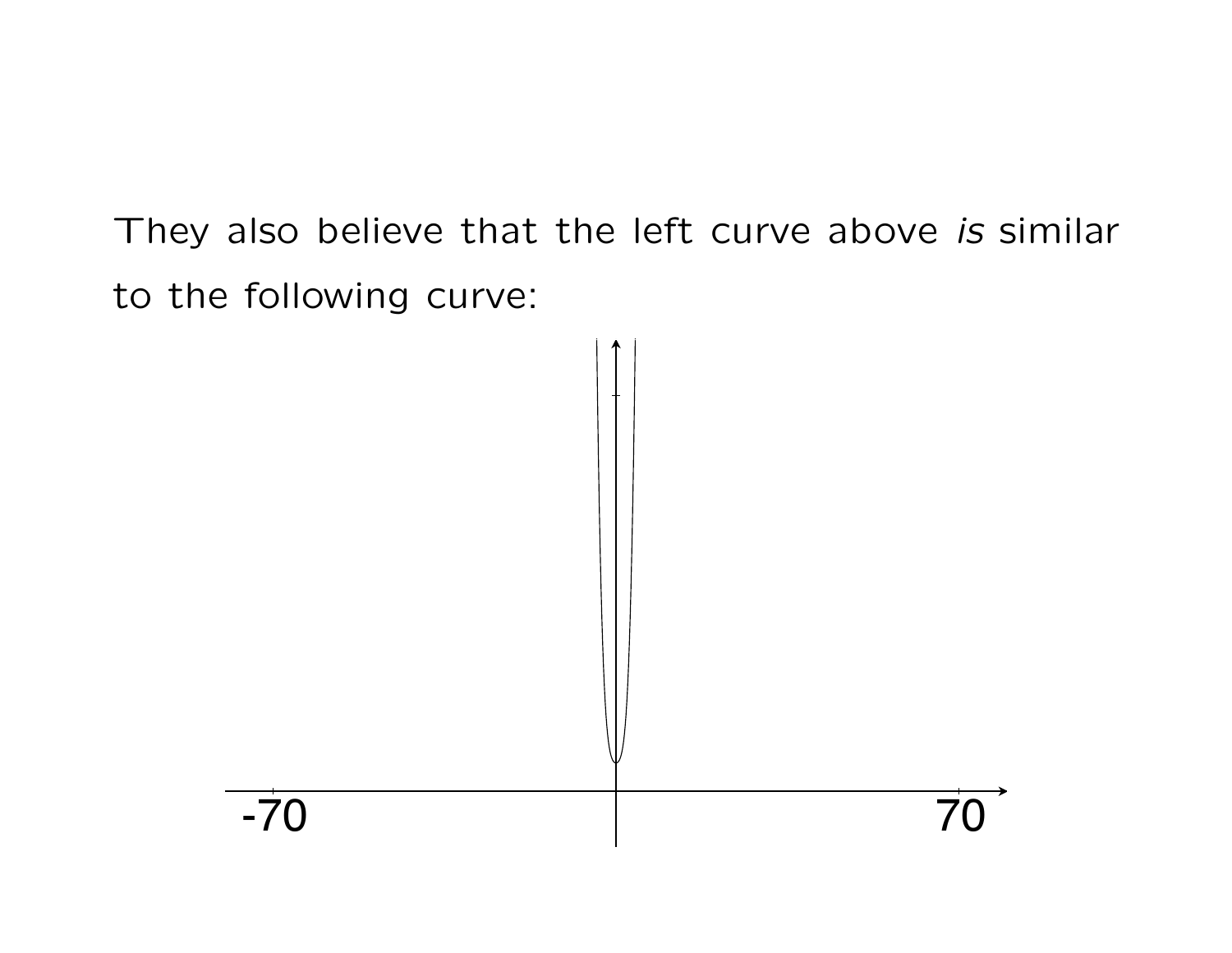Turns out the first two cuves are graphs of  $x^2 + 10$ and  $\frac{1}{360}x^2+10$ , resp., and are therefore similar.

The third curve is the graph of  $\frac{1}{4}$  $\frac{1}{4}x^4 + x^2 + 1$ , and is therefore not similar to the first curve.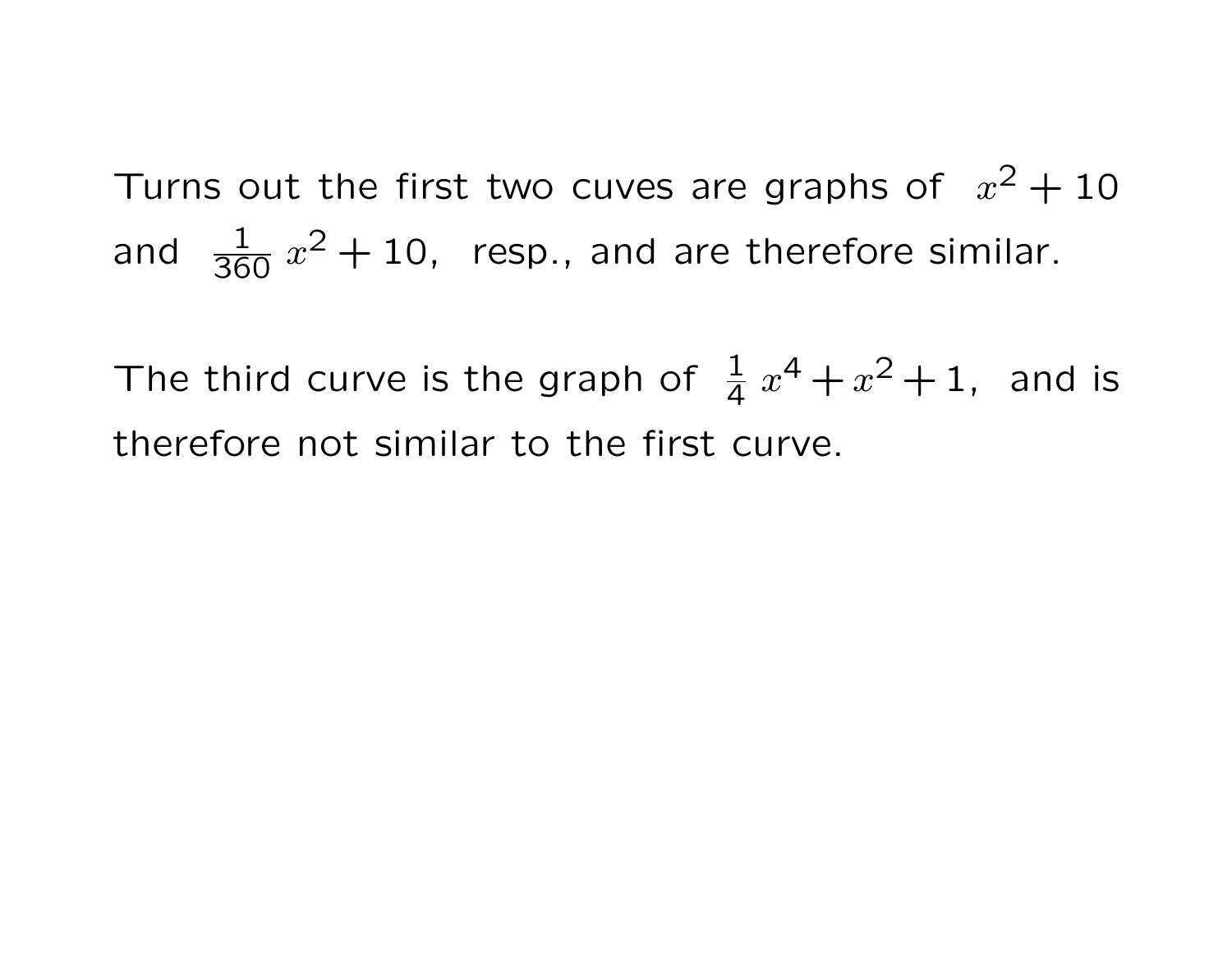Turns out the first two cuves are graphs of  $x^2 + 10$ and  $\frac{1}{360}x^2+10$  and are therefore similar.

The third curve is the graph of  $\frac{1}{4}$  $\frac{1}{4}x^4 + x^2 + 1$ , and is therefore not similar to the first curve.

(Perhaps we need a precise definiton of similarity?)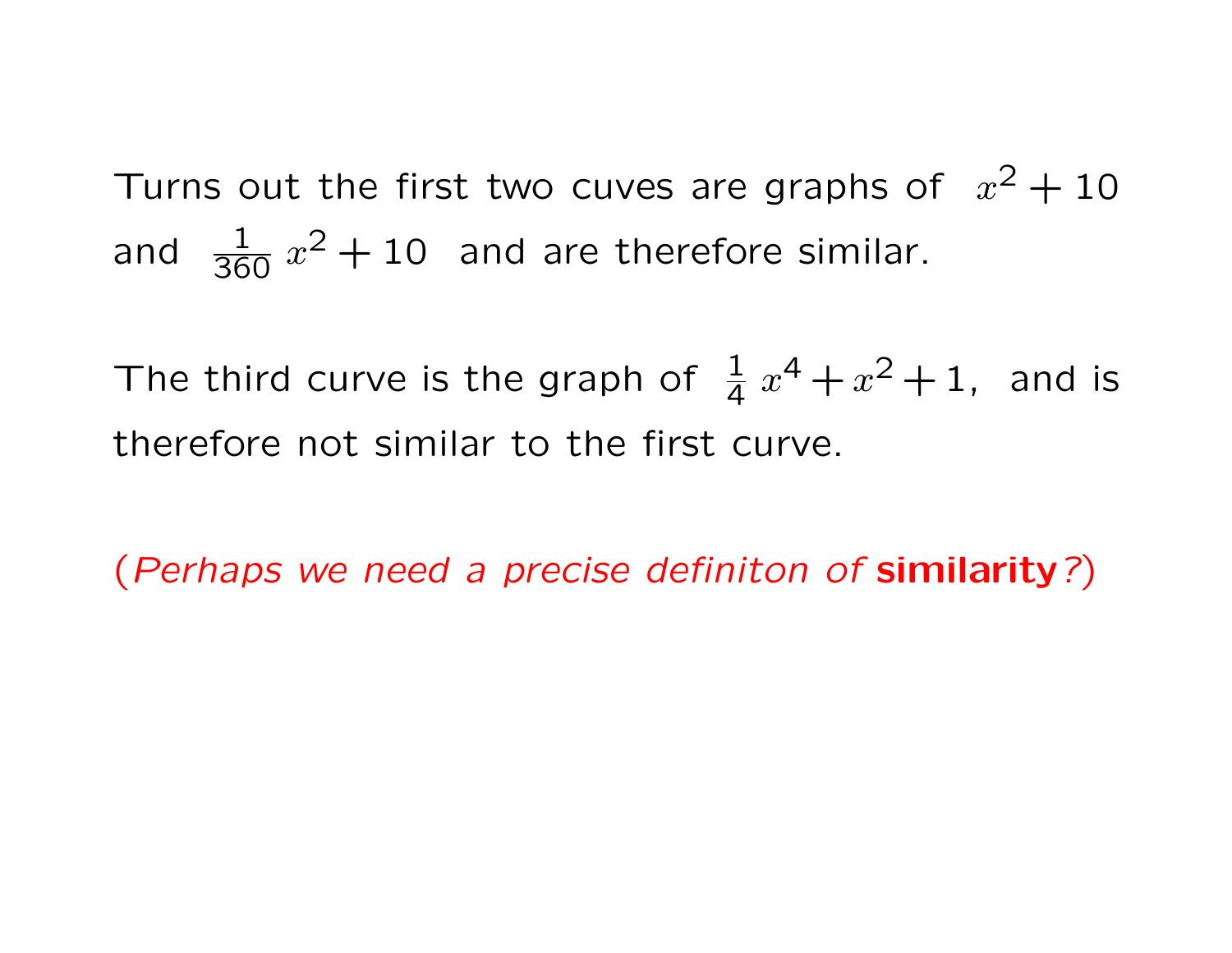7. Students just learn about equivalent fractions. They learn that  $\frac{2}{3} = \frac{8}{12}$ , because,

$$
\frac{2}{3} = \frac{2}{3} \times 1 = \frac{2}{3} \times \frac{4}{4} = \frac{2 \times 4}{3 \times 4} = \frac{8}{12}.
$$

The following conversation then takes place: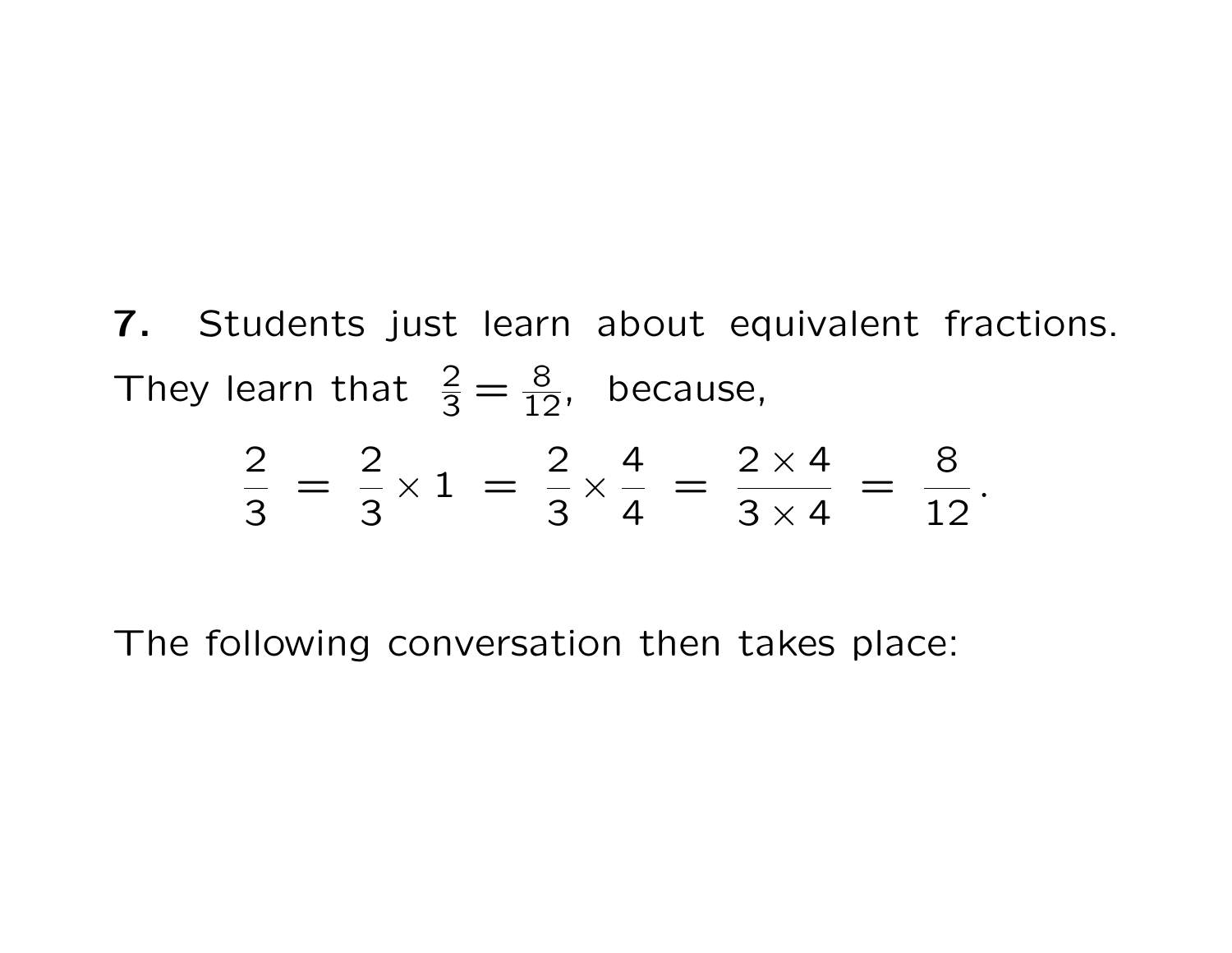Carl: You know, I have thought about it, and I don't know why  $\frac{2}{3} \times \frac{5}{5} = \frac{2 \times 5}{3 \times 5}$ . Bryant: Look, you see 2 and 5 on top with  $\times$  in between, and you multiply. The same with 3 and 5. You know how it is with whole numbers, right?

Carl: Is that how you do it? So  $\frac{2}{3} + \frac{5}{5} = \frac{2+5}{3+5}$ ? Diane: Great! Now we can add fractions too!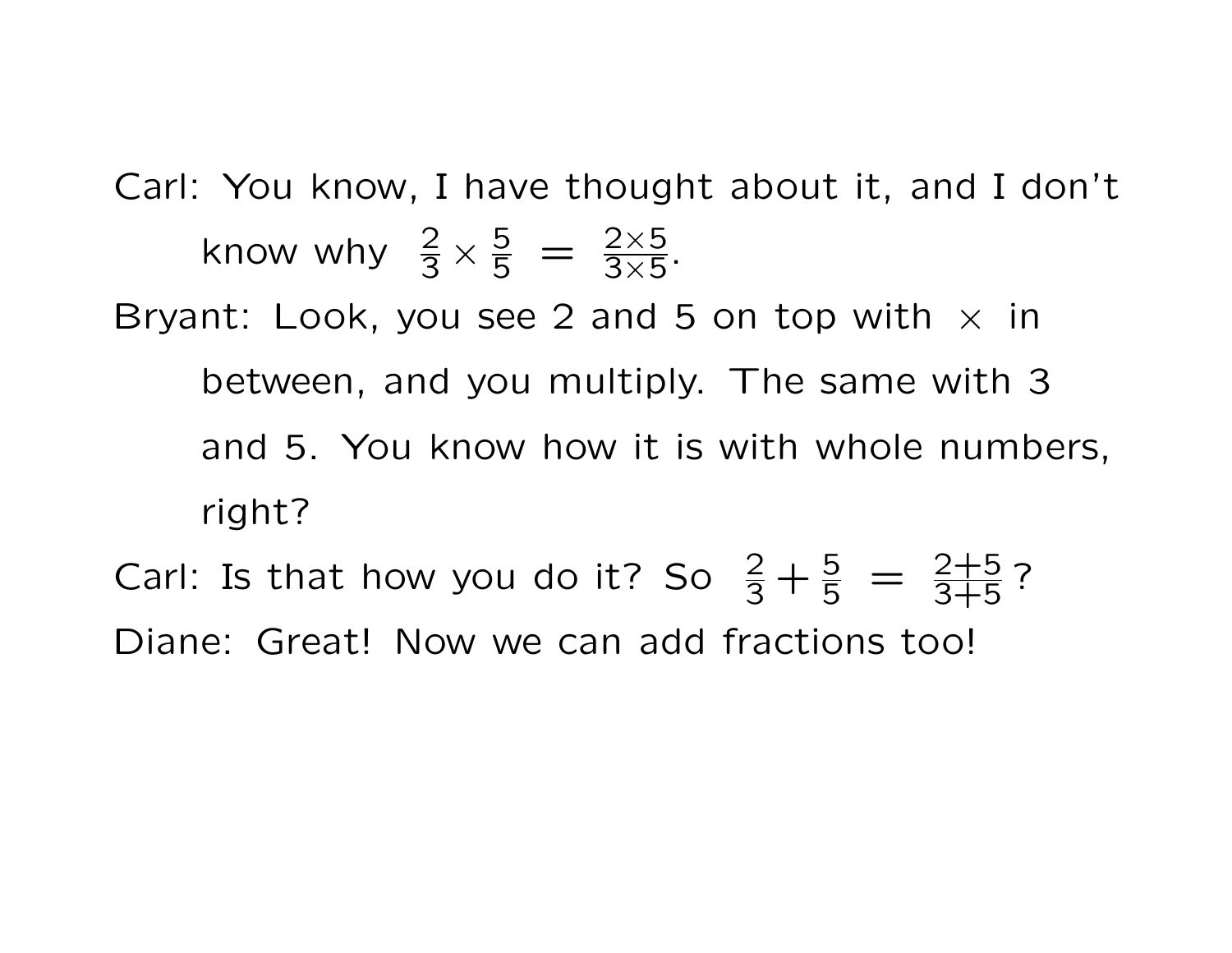Carl: You know, I have thought about it, and I don't know why  $\frac{2}{3} \times \frac{5}{5} = \frac{2 \times 5}{3 \times 5}$ . Bryant: Look, you see 2 and 5 on top with  $\times$  in between, and you multiply. The same with 3 and 5. You know how it is with whole numbers, right? Carl: Is that how you do it? So  $\frac{2}{3} + \frac{5}{5} = \frac{2+5}{3+5}$ ?

Diane: Great! Now we can add fractions too!

(But is this the right way to make use of structure?)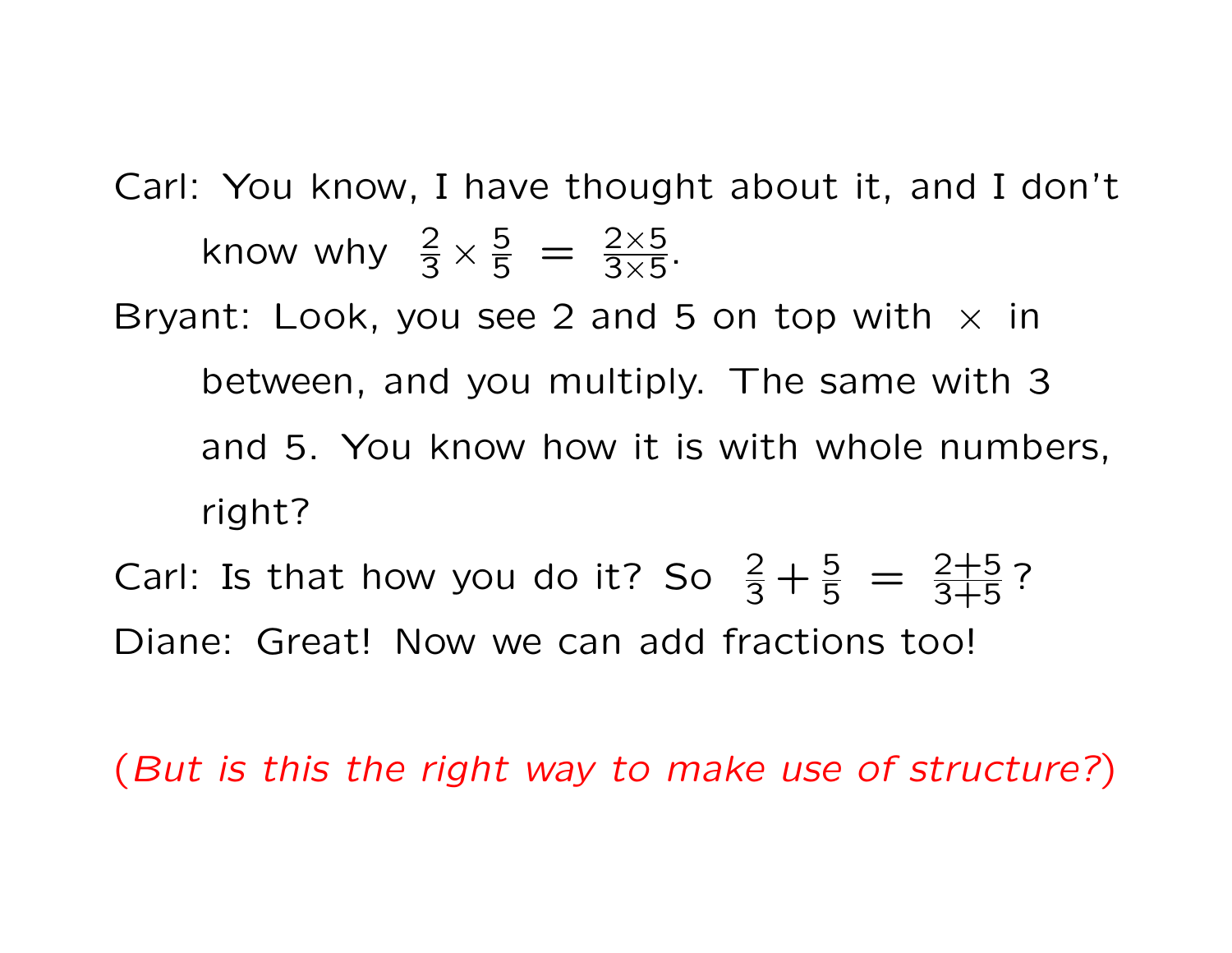8. Students learn about why  $(-2) \cdot (-5) = 10$  by observing regularity in repeated reasoning:

$$
3 \cdot (-5) = -15
$$
  
\n
$$
2 \cdot (-5) = -10
$$
  
\n
$$
1 \cdot (-5) = -5
$$
  
\n
$$
0 \cdot (-5) = 0
$$
  
\n
$$
(-1) \cdot (-5) = ?
$$
  
\n
$$
(-2) \cdot (-5) = ?
$$

The right side increases by 5 when going down each step, so the last two lines have to be 5 and 10.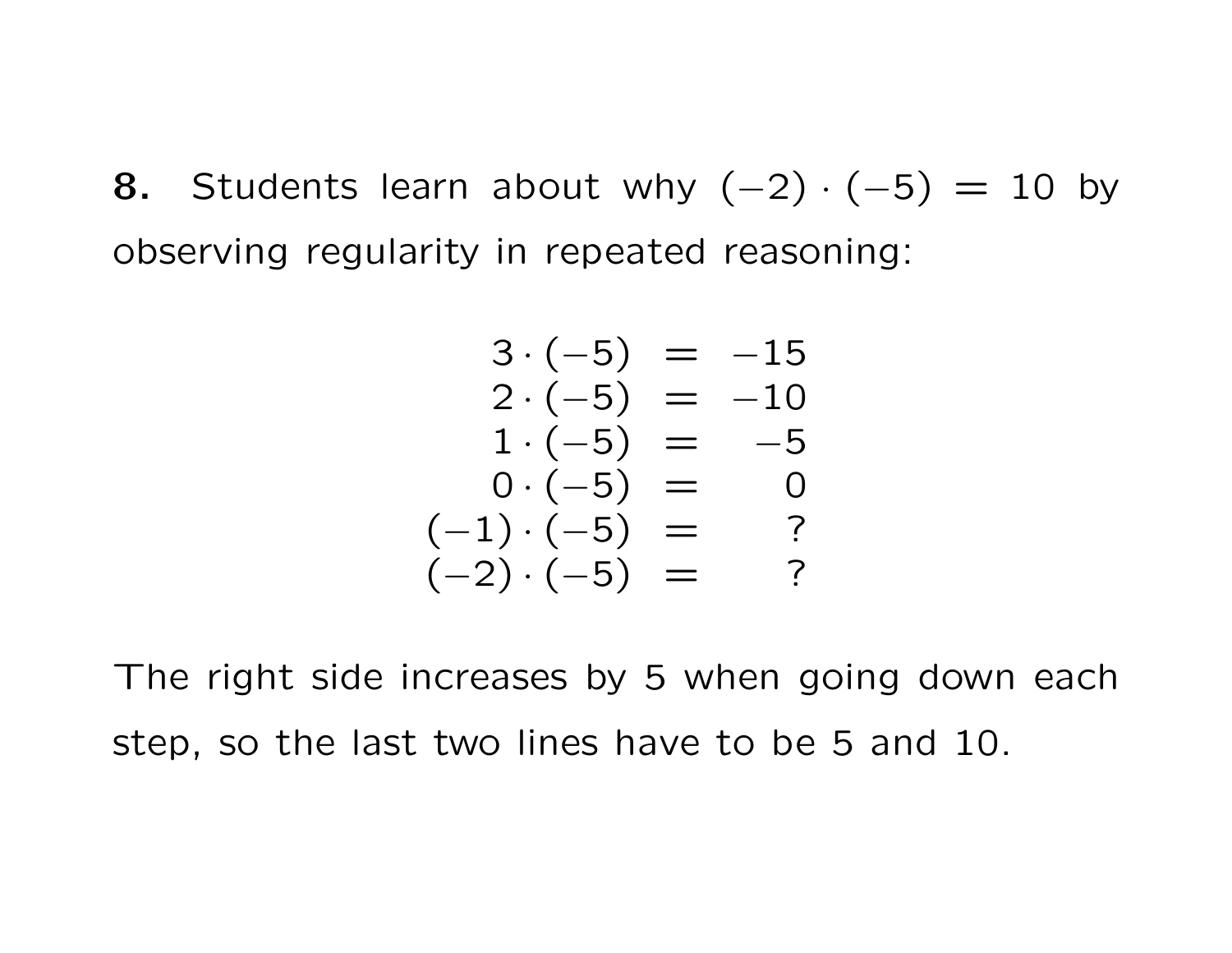8. Students learn about why  $(-2) \cdot (-5) = 10$  by observing regularity in repeated reasoning:

$$
3 \cdot (-5) = -15
$$
  
\n
$$
2 \cdot (-5) = -10
$$
  
\n
$$
1 \cdot (-5) = -5
$$
  
\n
$$
0 \cdot (-5) = 0
$$
  
\n
$$
(-1) \cdot (-5) = ?
$$
  
\n
$$
(-2) \cdot (-5) = ?
$$

The right side increases by 5 when going down each step, so the last two lines have to be 5 and 10. (This is how they will learn algebra?)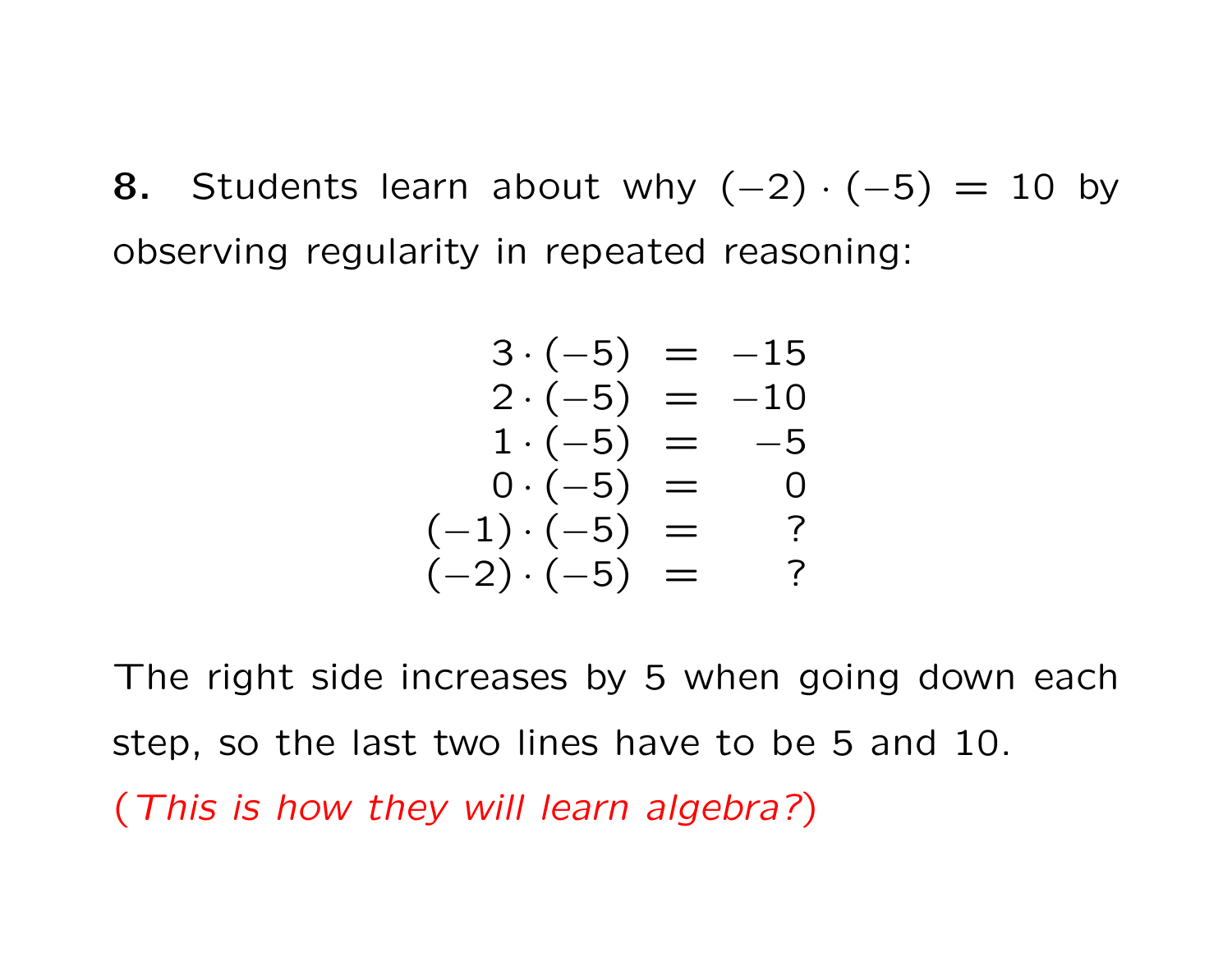Now look at the life-cycle of a math teacher:

- In K–12 learns TSM.
- → In college learns advanced math or more TSM, and strategies to implement what they know about TSM.
- $\longrightarrow$  Teaches in K–12 by regurgitating TSM.
- → Victimizes the next generation of teachers by teaching them TSM.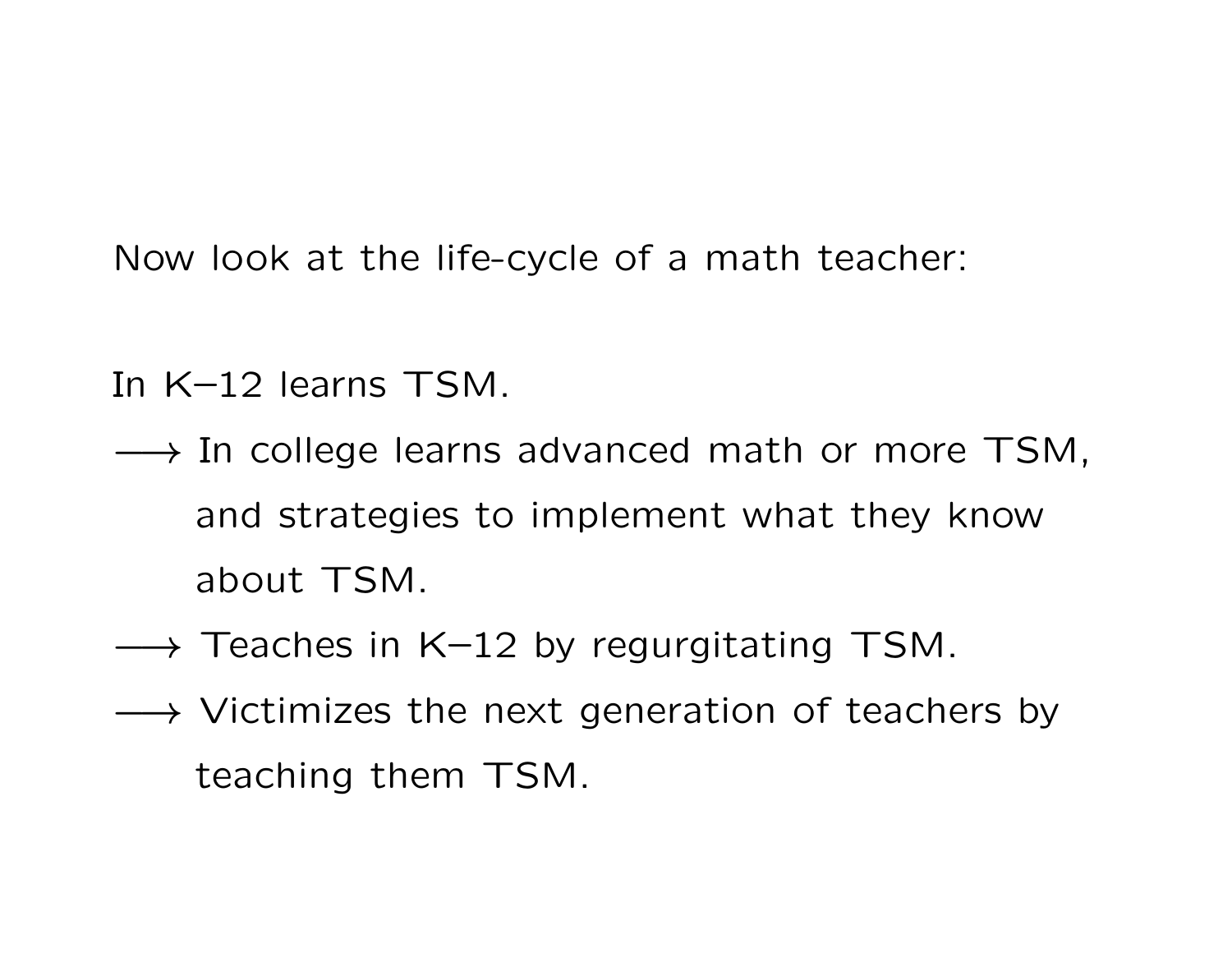In the fall, teachers will be asked to implement the CCSSM.

The CCSSM is, to a large extent, free of TSM.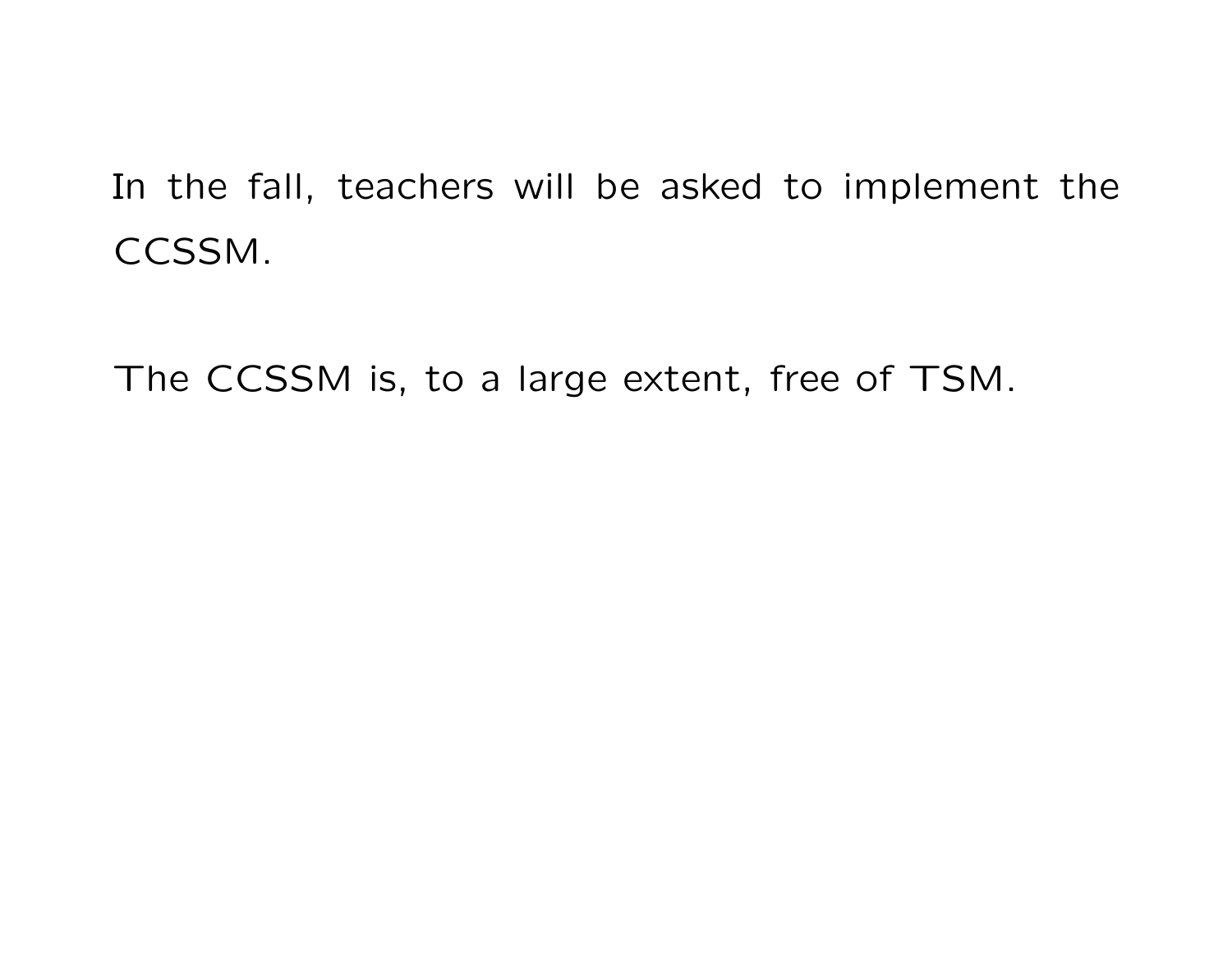In the fall, teachers will be asked to implement the CCSSM.

The CCSSM is, to a large extent, free of TSM.

Equipped only with a knowledge of TSM, teachers have little hope of implementing the CCSSM.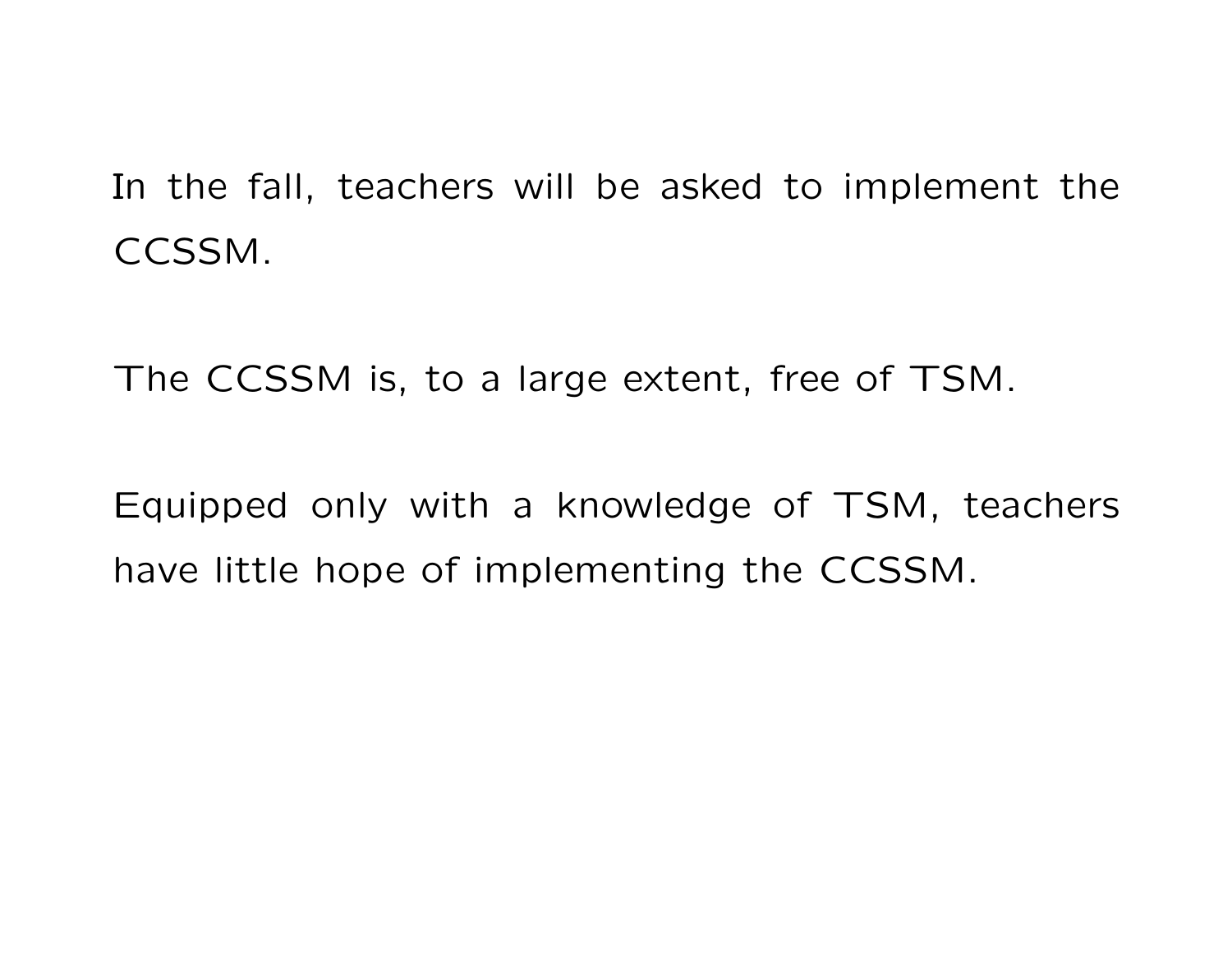If a general sends soldiers to the front without any ammunition, he would be court-martialed, at least.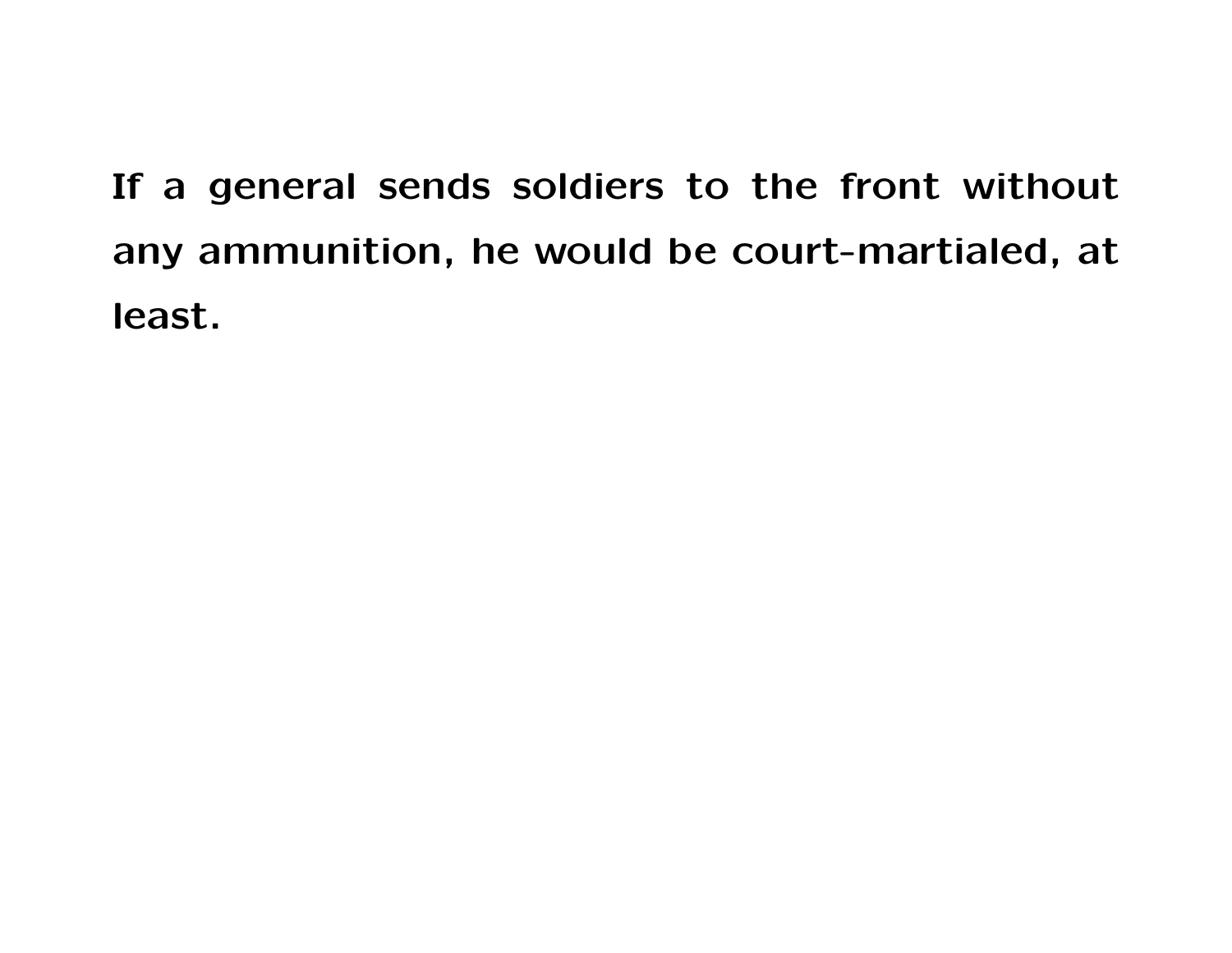## If a general sends soldiers to the front without any ammunition, he would be court-martialed, at least.

Yet, universities can do this to prospective teachers year after year with impunity.

This is not something the math departments—in fact the math community—should be proud of.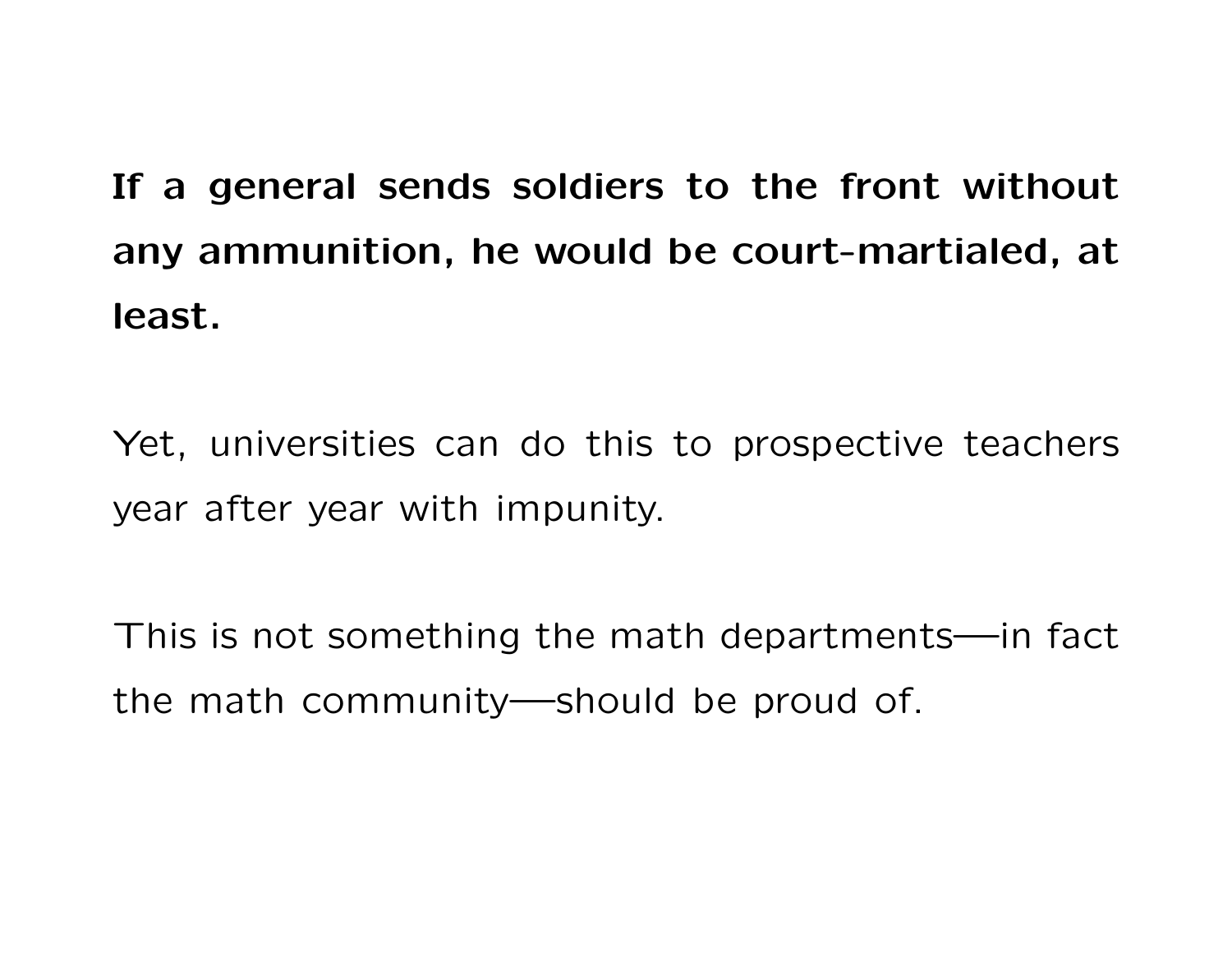Two remarks:

(1) Why not get rid of TSM by writing reasonable textbooks?